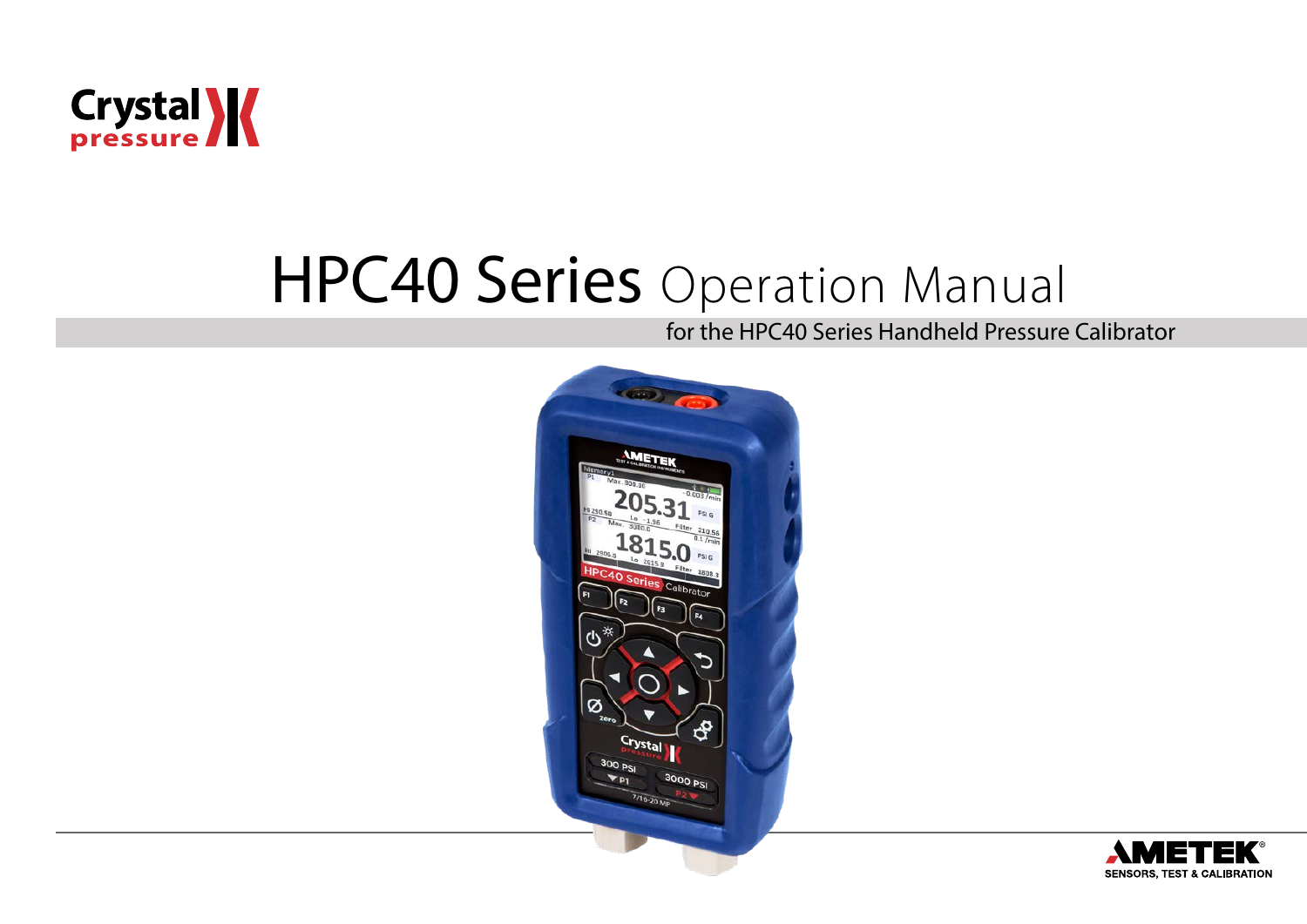# Contents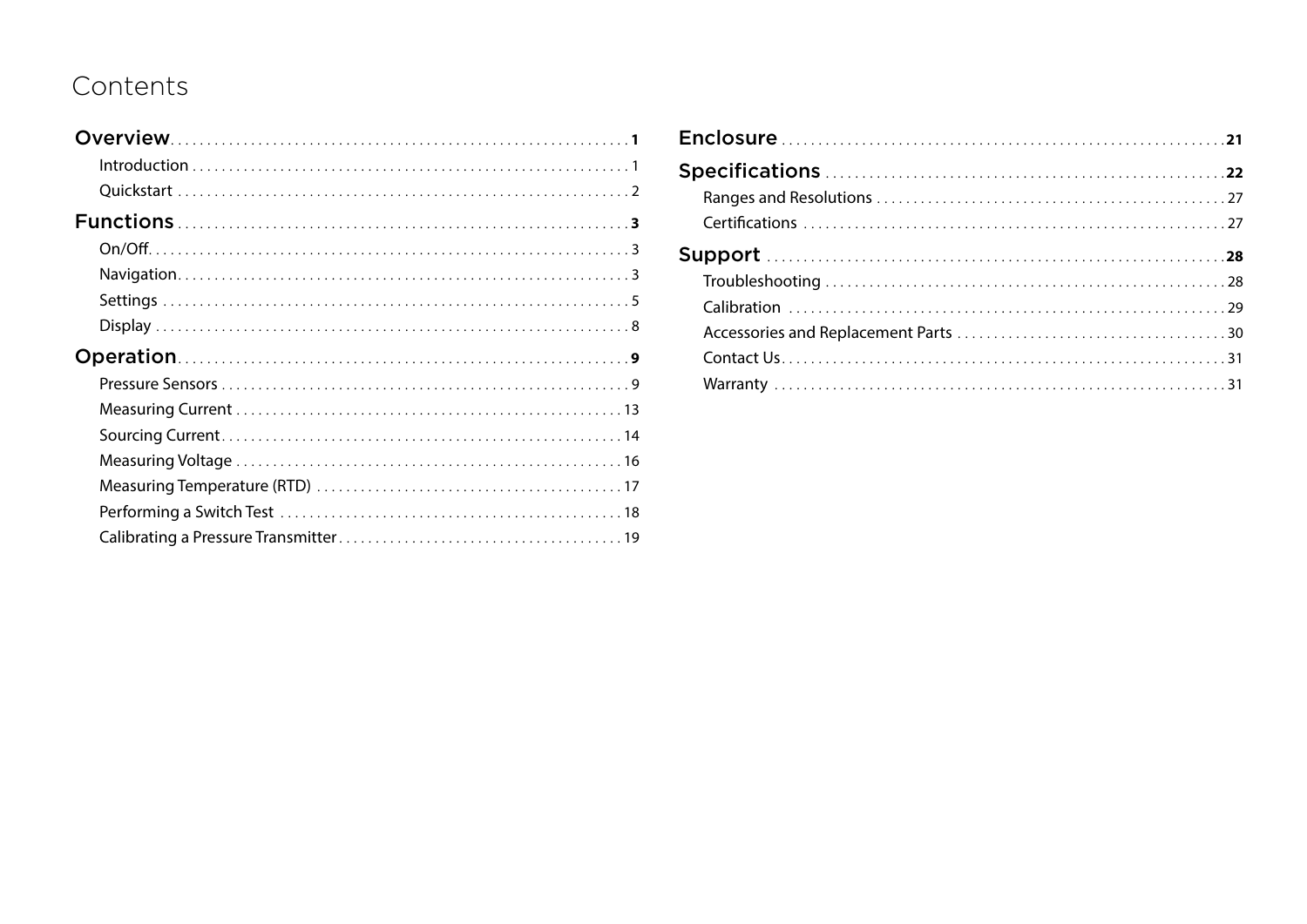# <span id="page-2-0"></span>**Overview**

# **INTRODUCTION**

Thank you for choosing the HPC40 Series handheld pressure calibrator from Crystal Engineering Corporation. HPC40 calibrators feature deadweight tester accuracy in a modern digital package with the safest fitting connection available. The new full color display also features a new easy to use interface similar to the one used in the JOFRA ASC-400 Series. The HPC40 is available as a stand-alone calibrator or in one of our complete pump systems, and may be used in a broad range of applications from simple tool type jobs to complex calibration jobs in custody transfer systems.

Accuracy is up to 0.035 percent of reading–so one HPC40 can typically replace several gauges or calibrators you may have been using. The HPC40 is fully temperature compensated–so there is no change in accuracy throughout the entire operating temperature range!

Single and dual pressure sensor models are available from vacuum up to 15 000 psi / 1000 bar. In addition, the HPC40 features the ability to add an external pressure port (APM) to provide up to 3 pressure ports. When included with a barometric reference (BARO option), all pressure readings can be displayed as gauge or absolute readings.

In addition to pressure measurement, the HPC40 also includes a full set of electrical connections. Inputs are included for mA, voltage, switch testing, and temperature measurement (RTD). An internal 24 VDC supply is also included to power mA transmitters.

#### **HPC40 Series Measurement Options**

| <b>Measurement Type</b>    | Available Modes (as defined on display) |
|----------------------------|-----------------------------------------|
| Pressure                   | P1, P2, APM, Diff. Pres, Dual Pres.     |
| Temperature                | RTD In                                  |
| <b>Barometric Pressure</b> | <b>BARO</b>                             |
| Current                    | mA in, mA Out                           |
| Voltage                    | VDC In                                  |
| Switch Test                | Switch Test                             |

Other features include:

- **•** User configurable information display
- **•** % error calculation
- **•** Damping
- **•** Leak Testing
- **•** Min/Max hold
- **•** Uses Crystal's new CPF fittings and hose system (leak-free and finger-tight to 10 000 psi (700 bar))

*We hope your HPC40 meets your expectations, and we're interested in any comments or suggestions you may have. You can send us a note at:*  **[crystal@ametek.com.](mailto:crystal%40ametek.com?subject=)** *Many features in this and our other products are a direct result of your comments!*

Crystal Engineering is the company that designs, manufactures, and services the nVision reference recorders, XP2i series pressure gauges, 30 series pressure calibrators, and a variety of industry specific pressure measuring equipment.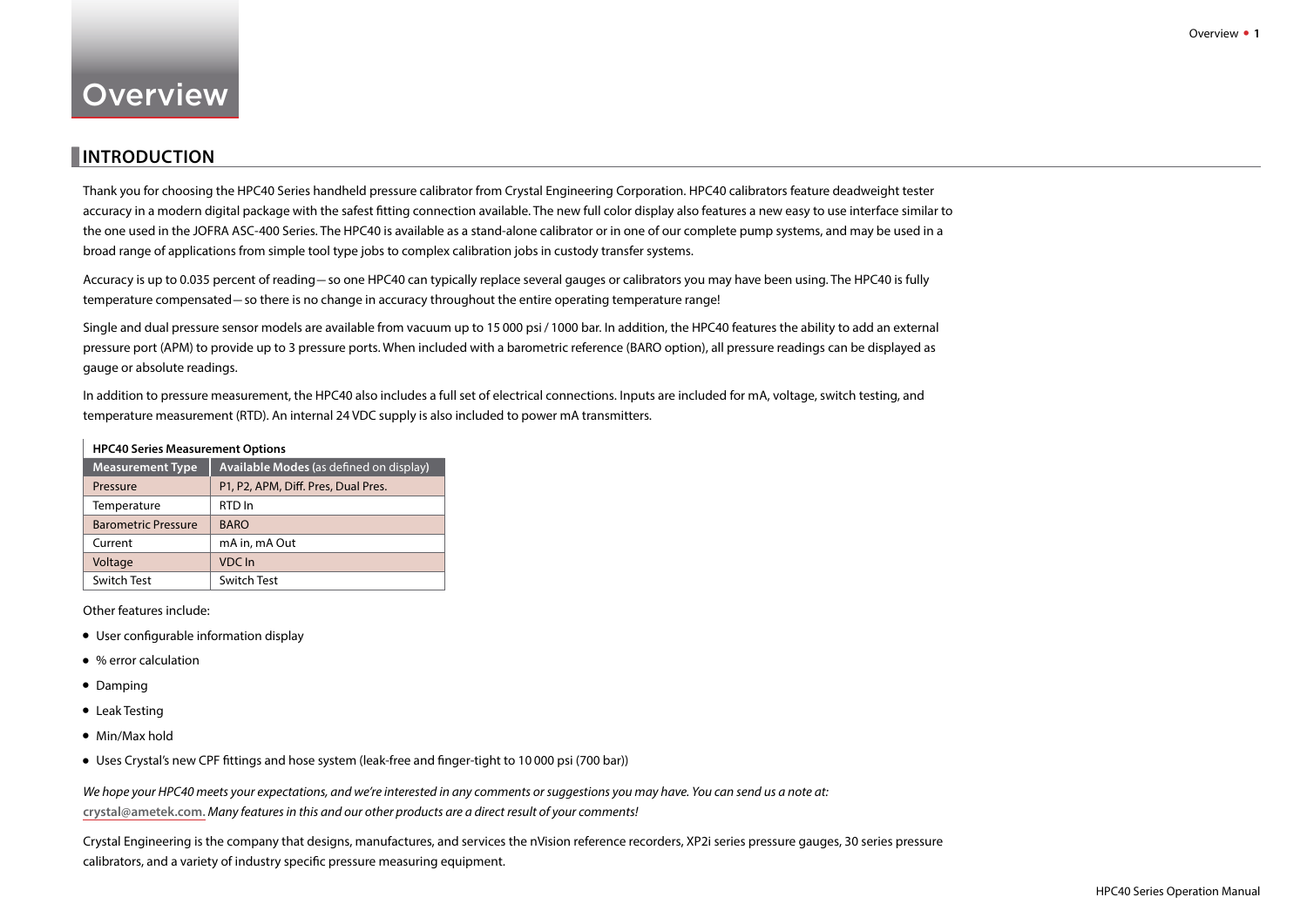# <span id="page-3-0"></span>**QUICKSTART**

#### APM and Temperature Connection

Connect to an external APM module to expand the pressure options, plus a high accuracy RTD to read temperature.

#### "Wireless" Keypad

All input and output connectors are placed away from the display and keypad to give maximum freedom to operate.

Mini-USB Port Customize the set-up through free CrystalControl software.

The function of each button is clearly explained on the bottom of the display.



### Color Display

The new large full-color display combined with the advanced simplicity of the new user interface, makes the HPC40 Series the easiest-to-use pressure

#### Cursor Keys

Cursor keys help you to navigate through the display to perform set up functions and fine tune values.

CPF Pressure Connections Includes patented, leak-free, finger-tight CPF connection fittings.

#### Unique "Non-Menu" User Interface

Easy to use single layer user interface. No deep menu structure! Operate and set up the HPC40 Series to perform your tasks quickly and intuitively.

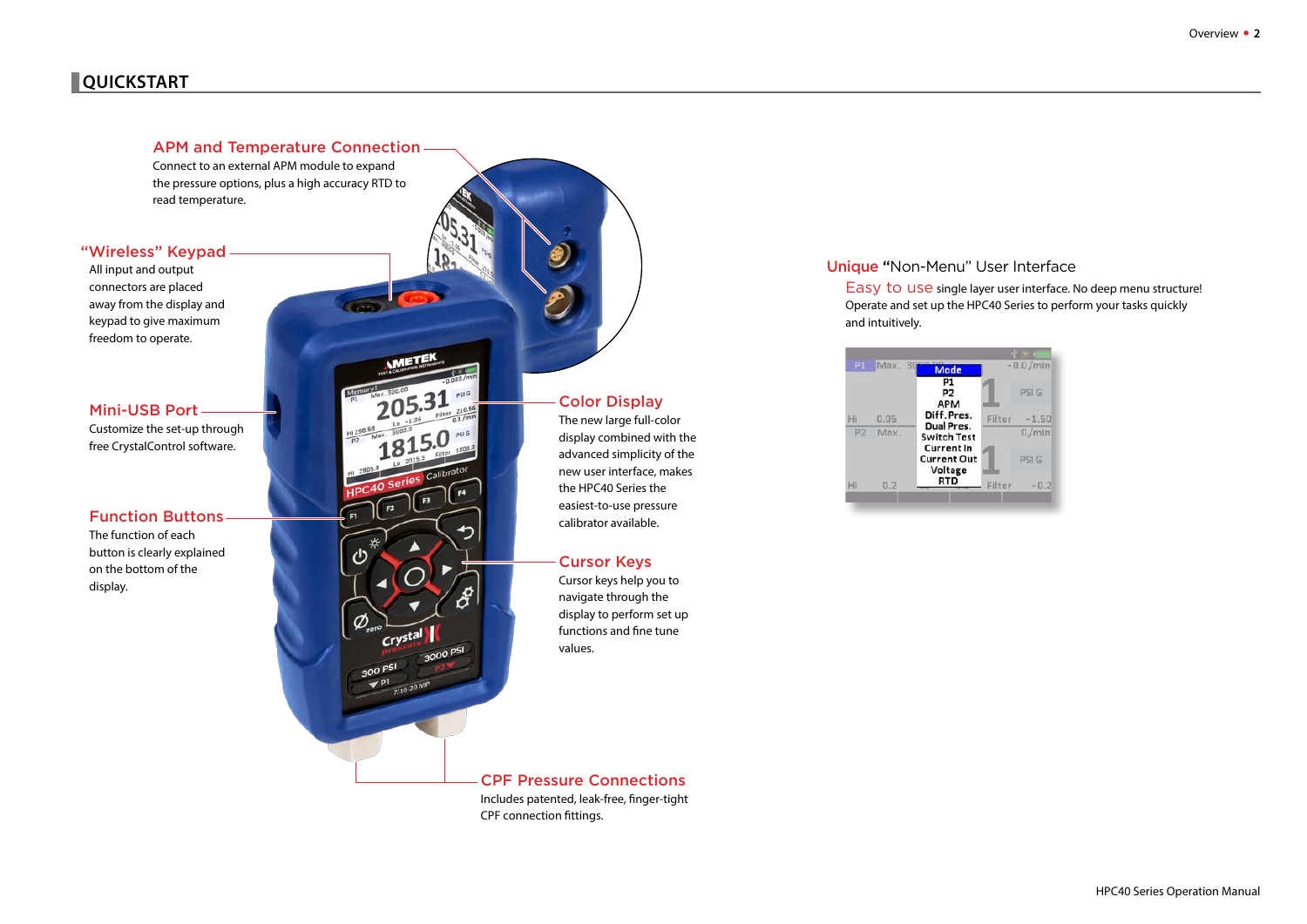# <span id="page-4-0"></span>Functions

# **ON/OFF**

#### **Power button**



Press and hold the **(power)** button to turn the HPC40 Series on or off.

The HPC40 will automatically power down if not used for the time period defined in the unit settings or in CrystalControl.

#### **Automatic Shutoff - Low Power Mode**

To optimize battery life, adjust your *Automatic Shutoff* time (shut off time in absence of key press) on the unit or through the free CrystalControl software. This feature is adjustable from 5 minutes to "always on."

When powered by USB, the HPC40 does not employ any power management strategies. Therefore, it will not automatically shut off to the settings defined by CrystalControl.

# **NAVIGATION**

#### **Arrow Buttons**



The **(arrow)** buttons serve different functions depending on the mode of operation. Press any of the four **(arrow)** buttons to enter "Navigation Mode". In this mode, the user can scroll through editable fields directly onscreen. Any field that can be edited will be highlighted in **blue.** 

**Navigation Mode:** Use the four **(arrow)** buttons to move the cursor in the desired direction. **Edit Mode:** Use the Up and Down **(arrow)** buttons to scroll through lists of options. Or, if entering a number, use the left and right **(arrow)** buttons to move the cursor one character in the desired direction.

#### **Back Button**



Press the **(back)** button to cancel a selection or to return to a previous menu.

#### **Enter Button**



Press the **(enter)** button to view/accept selected options or entered values. When a value is entered with the **(enter)** button, the cursor selects the next value field in the list.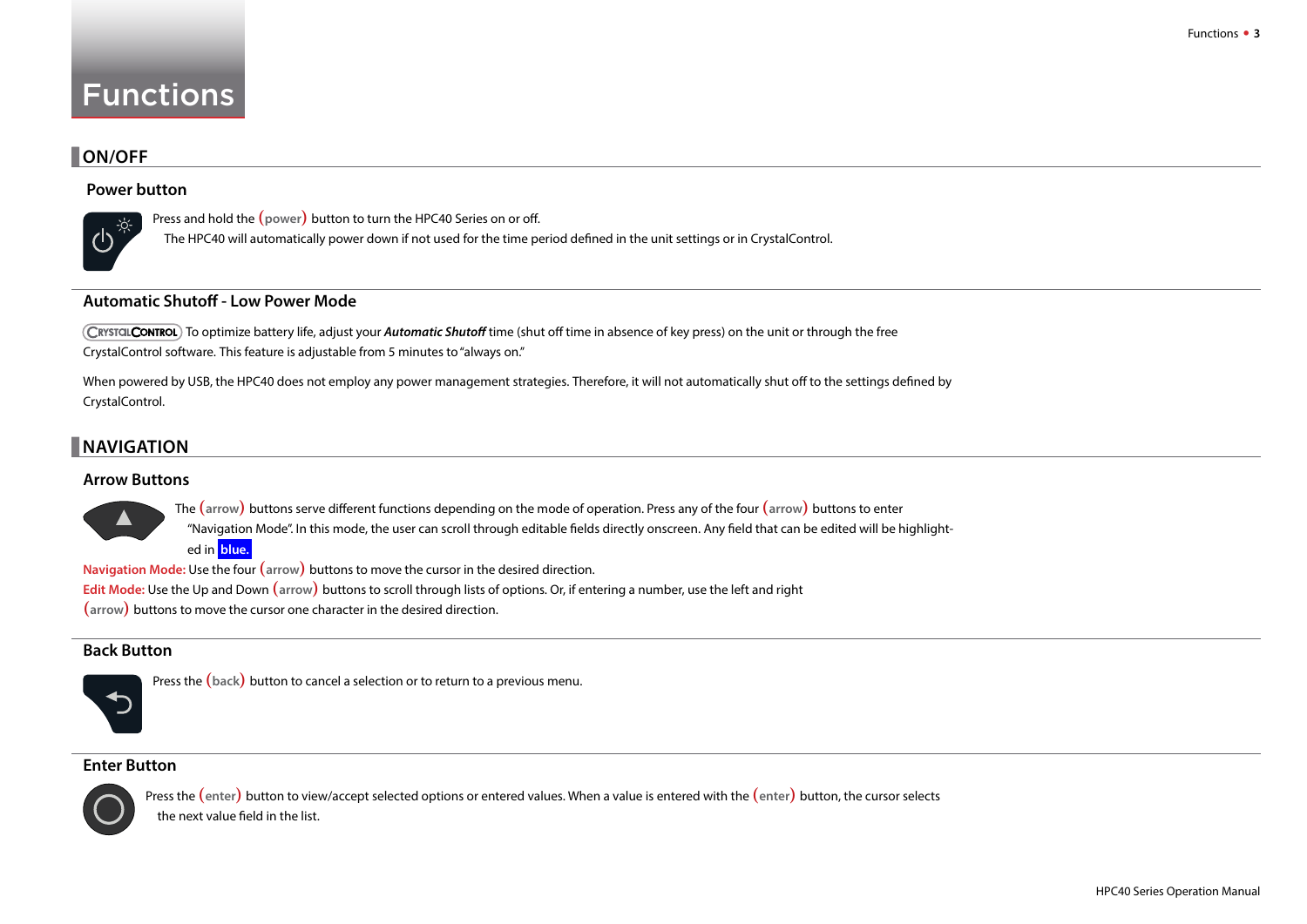#### **Zero Button**



Press the **(zero)** button to activate the function key options. The HPC40 will display the parameters that are currently shown on the upper and lower displays. Press the **(function)** button for the parameter that you would like to zero. The display will then briefly flash all dashed lines (-----), indicating that it has been zeroed.

**Note:** If you attempt to zero the gauge with more pressure applied than the Zero Limit set on the HPC40 (or with CrystalControl) the command will be ignored, and *Over Zero Limit* will display.

**Note:** The BARO sensor cannot be zeroed.

! WARNING: **This calibrator can display zero pressure when connected to a source of pressure! Do not rely on the display indication before disconnecting it may not be indicating true pressure. Never disconnect pressure instrumentation without first relieving system pressure!**

- ▶ To Clear the Zero Value
- 1 Press the **(zero)** button to activate the **(function)** buttons for the available pressure sensors.
- 2 Press and hold the **(function)** button for the sensor that you would like to unzero until the display changes from (- - -) to (- -).
- X **To Clear the Peaks**
- 1 Press the **(zero)** button to activate the **(function)** buttons for the available pressure sensors.
- 2 Press the **(function)** button for *Peaks* to reset the P1, P2, and APM peaks.

#### <span id="page-5-0"></span>**Navigating Through a Typical Setup**

- 1 Press any of the **(arrow)** buttons to enter Navigation Mode. Editable fields will be highlighted in blue.
- 2 Use the (arrow) buttons to move between the configurable fields within the upper and lower displays. Selected fields will be highlighted in dark blue.



3 Use the **(enter)** button to select a field for editing.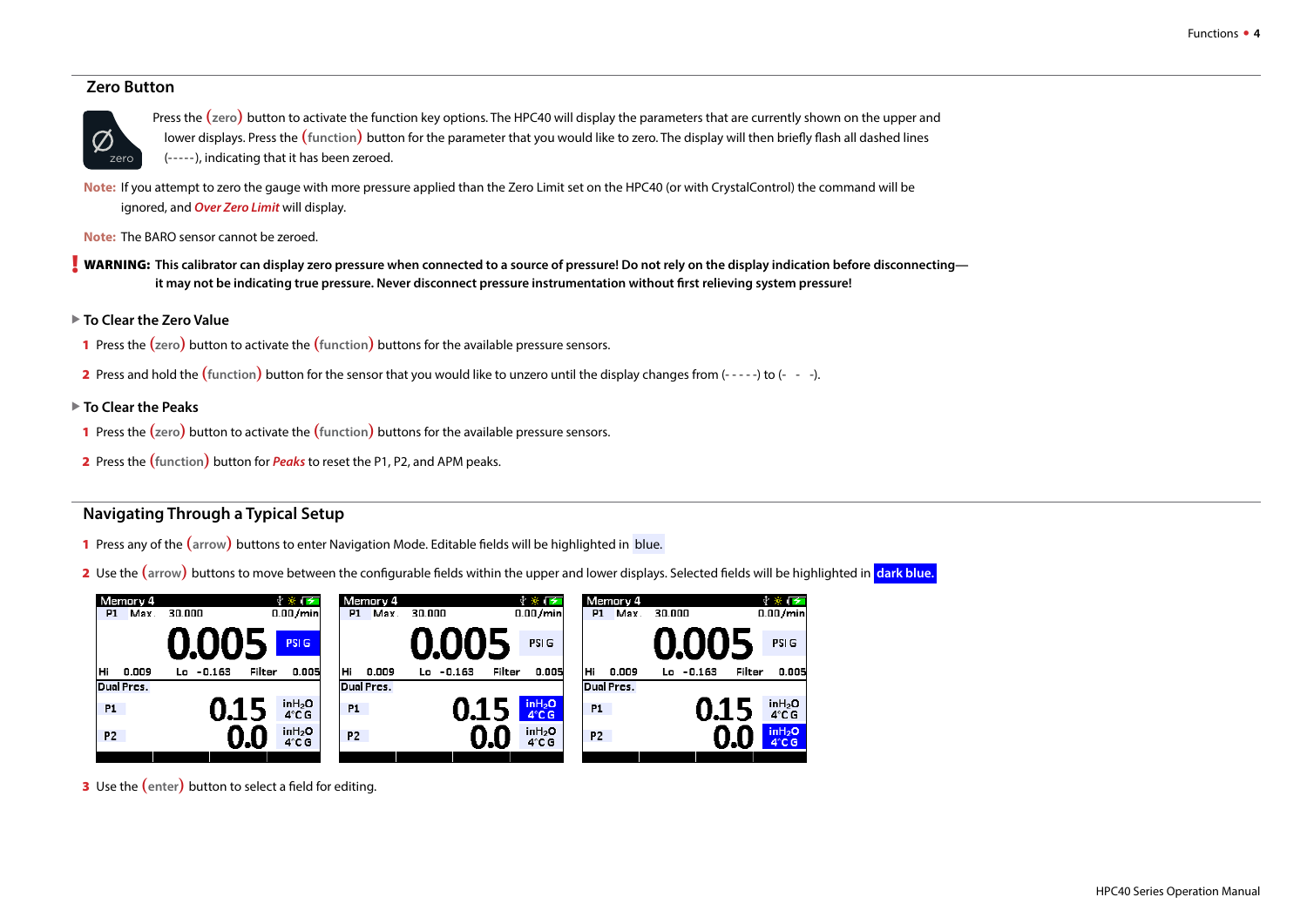<span id="page-6-0"></span>4 Use the up and down **(arrow)** buttons to select a new value, then press the **(enter)** button to choose the new value.



**Note:** To exit Navigation mode without making a selection, press the **(back)** button.

# **SETTINGS**

#### **Settings Button**



Press the **(settings)** button to enter the system settings menu.

#### **▶ Recall**

Used to recall a saved setup.

#### **▶ Save**

Used to store the current display setup. Saving a setup allows for quick loading of the same configurations for later use. This makes it easy to switch between different applications or tasks. Up to 5 setups can be stored.

#### ▶ General

Used to view or edit the following system settings:

- **•** Auto Off Time
- **•** HART resistor On/Off
- **•** Battery Chemistry
- **•** Serial Number
- **•** Firmware Version
- **•** Part Number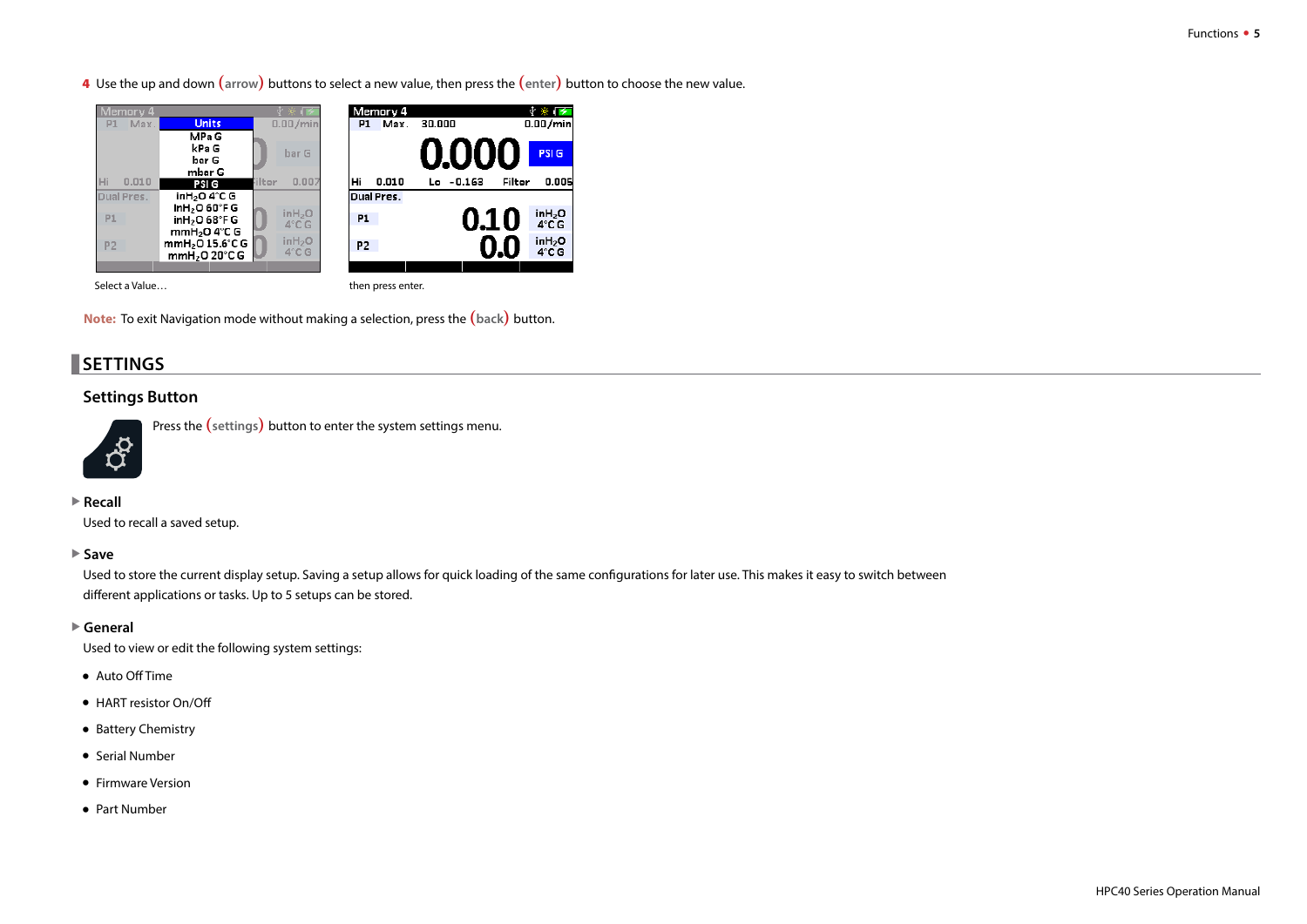#### <span id="page-7-0"></span>▶ P1, P2, and APM

- **•** Mode: Switch between absolute and gauge pressure.
- **•** Filter Time
- **•** Zero Limit
- **•** Custom Engineering Unit
- **•** Serial Number
- **•** Range
- **•** Maximum Resolution: When a resolution less than standard is selected, the displayed number will include an asterisk (\*).
- **•** View Calibration Details

#### **▶ RTD In**

- **•** Define Custom RTD
- **•** Serial Number
- **•** Maximum Resolution: When a resolution less than standard is selected, the displayed number will include an asterisk (\*).
- **•** View Calibration Details

#### ▶ mA In, mA Out, VDC In

- **•** Serial Number
- **•** Maximum Resolution: When a resolution less than standard is selected, the displayed number will include an asterisk (\*).
- **•** View Calibration Details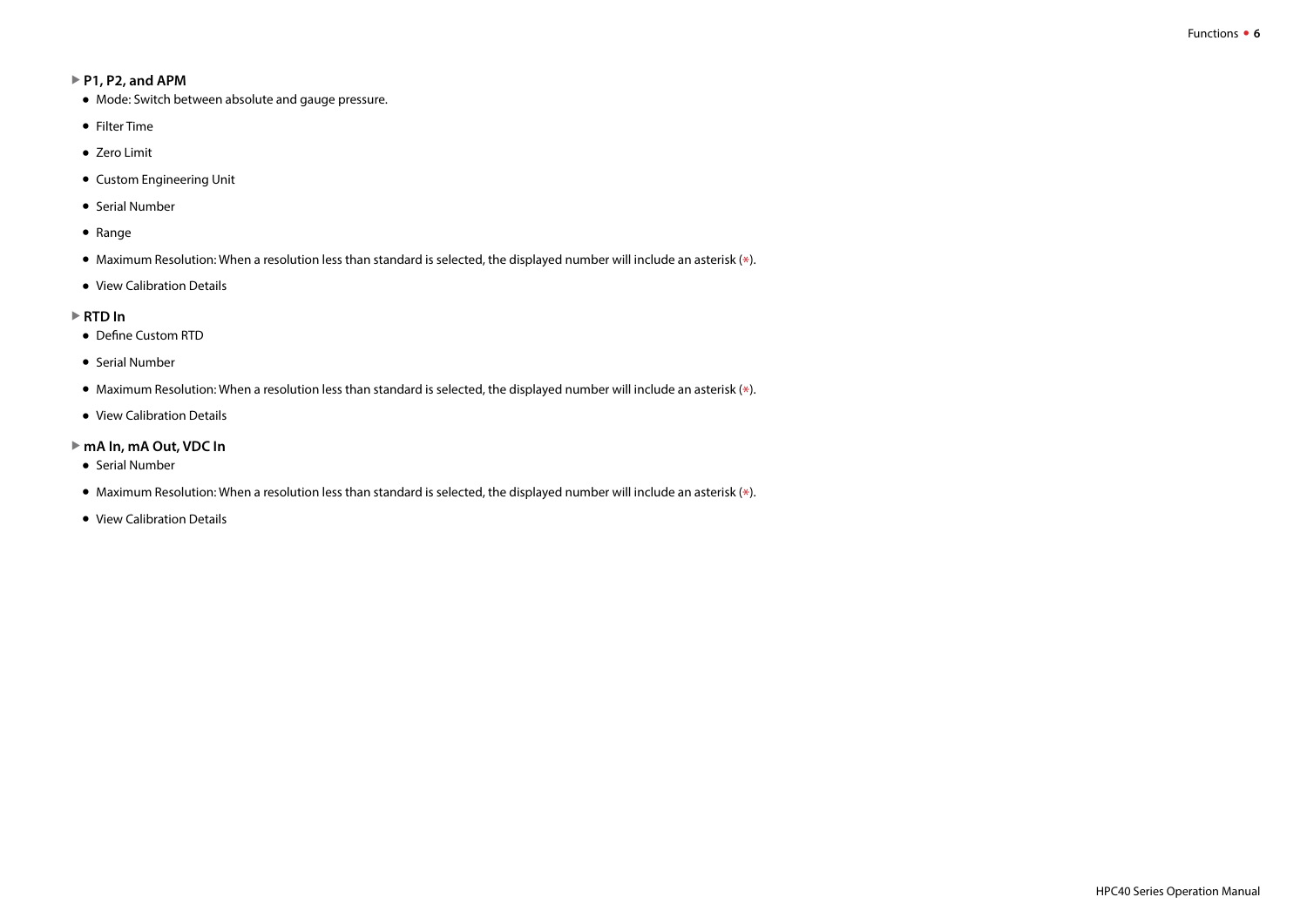#### ▶ To Save a Setup

After you have configured the unit, you can save the setup for future use.

- 1 Press the **(settings)** button to enter the settings section.
- 2 Press the **(arrow)** buttons to highlight the Save Setting, and the press the **(enter)** button.
- 3 Press the **(arrow)** buttons to highlight the setup you want to modify, and then press the **(enter)** button.
- 4 Use the **(arrow)** buttons to change the name of the saved setup. When finished press the **(enter)** button.

The name is limited to eight characters.



Highlight the settings to modify... then change the name of the saved setup.

5 Press the **(F3)** function button for Save.

#### ▶ To Recall a Setup

- 1 Press the **(settings)** button to enter the settings section.
- 2 Press the **(arrow)** buttons to highlight the Recall Setting, and then press the **(enter)** button.
- 3 Press the **(arrow)** buttons to highlight the setup you want to use, and then press the **(enter)** button.

The name of the setup will appear in the upper-left corner

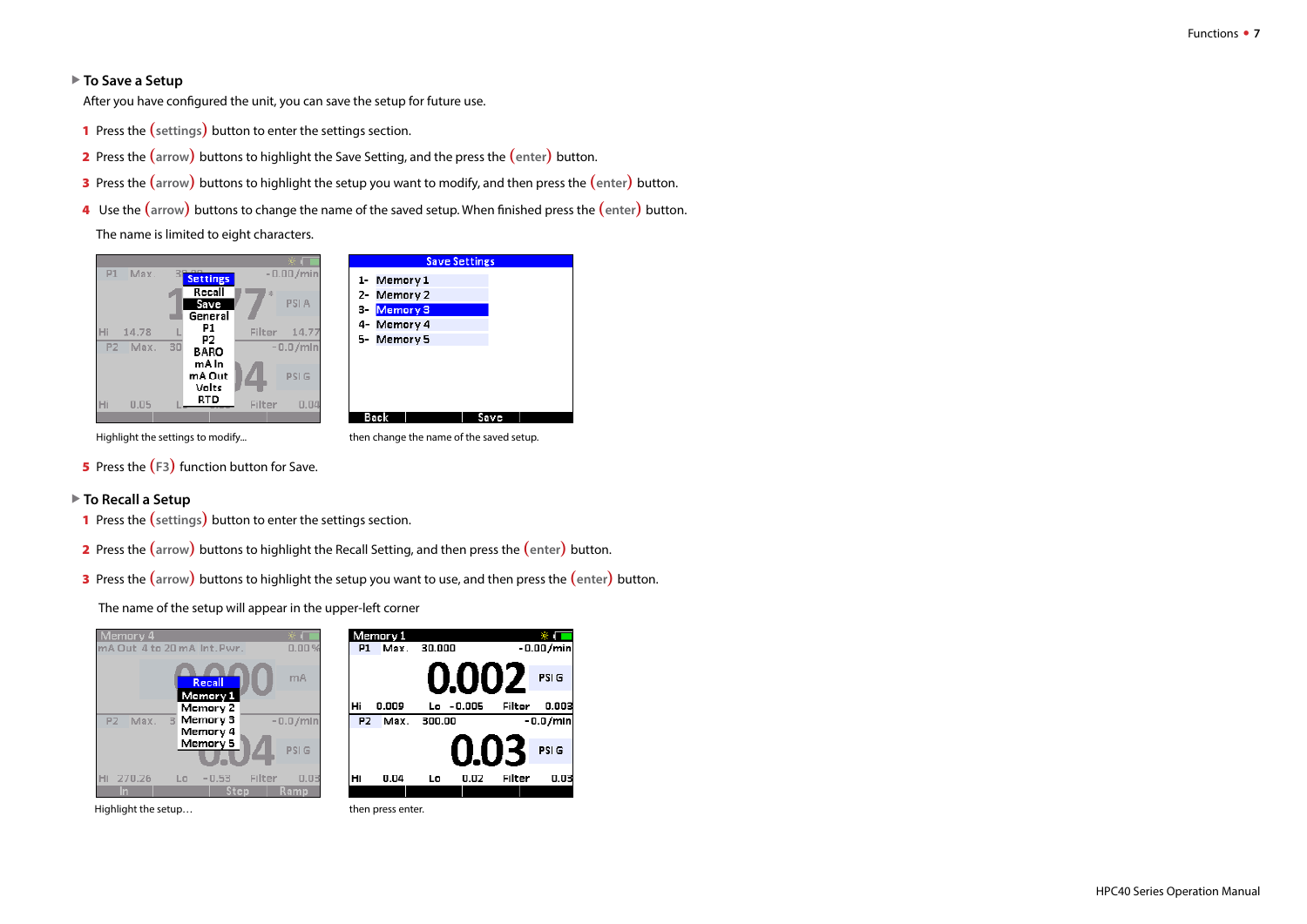# <span id="page-9-0"></span>    **DISPLAY**

The display is divided into two sections: the upper and lower displays. The upper display can be configured to show values for Current, Voltage, RTD, Pressure, BARO, or Switch Test. The lower display can be configured to show values for only RTD, Pressure, and BARO.

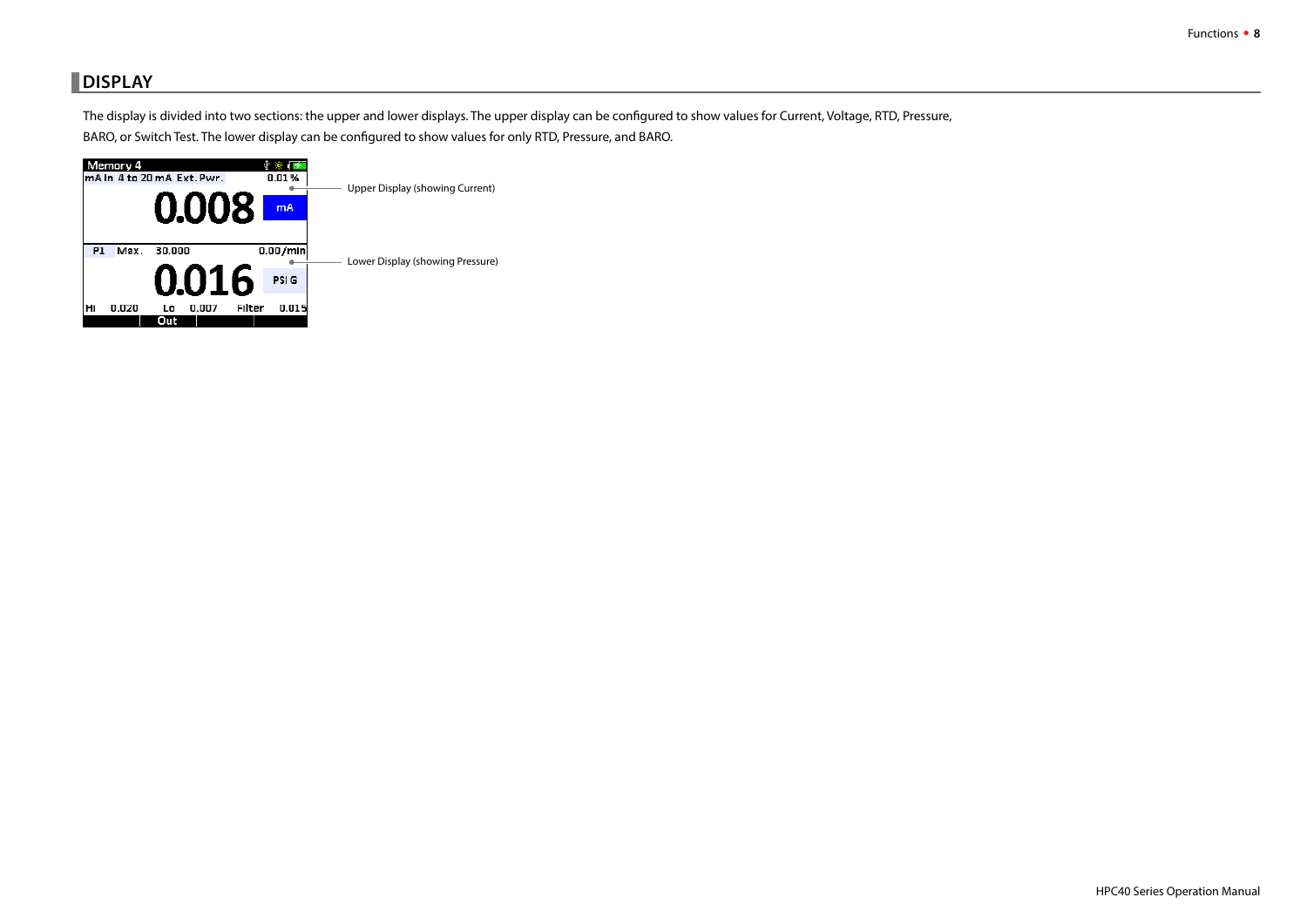# <span id="page-10-0"></span>Operation

### **PRESSURE SENSORS**

The HPC40 Series is equipped with one or two pressure sensors. In addition, a Crystal APM (Advanced Pressure Module) may also be used. For information on the Crystal APM, please refer to the **[APM CPF Series Operation Manual.](http://www.ametekcalibration.com/products/pressure/pressure-calibrators/apm-cpf-pressure-modules)** Be sure to choose the proper sensor based on working pressures and accuracy.

! WARNINGS: **The following warnings apply to any sensor used with the HPC40— whether internal or external:**

- **• Pressure sensors may be damaged and/or personal injury may occur due to improper application of pressure. Please refer to the [Ranges and Resolutions table](#page-28-1) for information on overpressure ratings.**
- **• The calibrator will display** *+OL* **when an inappropriate pressure is applied. If** *+OL* **is displayed, the pressure should be reduced or vented immediately to prevent damage or possible personal injury.**

**Note:** *<sup>+</sup>OL* is displayed when the pressure exceeds 110% of the nominal range of the sensor.

#### **Pressure Connection**

Crystal CPF System: Medium Pressure Female (MPF) (1/4" medium pressure tube system with 7/16-20 threads). See our **[CPF brochure](http://www.ametekcalibration.com/products/pump-systems/pressure-fittings/cpf-crystal-pressure-fittings)** for further information.

CPF o-ring size and material: AS568A-012, Viton 80 or 90 durometer (P/N 3981).

For most applications CPF Fittings can be hand tightened (no tools required). Wrench tightening is recommended (to achieve a metal to metal cone seal) for applications where chemical compatibility of the process fluid and the o-ring are a concern. Cone seals require only moderate assembly torque to seal up to 10000 PSI (700 bar). We recommend a tightening torque of 120 in-lbs ±20 in-lbs for our CPF fittings. Please note this is only a fraction of the typical torque required to seal a 1/4" NPT fitting. If a torque wrench isn't practical to use, the fittings can be assembled as follows: Hand tighten fitting fully until the cone has bottomed out, then tighten an additional 20° using a hex wrench. Apply a small amount of media-compatible lubricant to the gland threads and male cone to increase fitting life, reduce the likelihood of galling, and promote sealing.

! CAUTION: **To achieve CPF maximum allowable working pressures no o-ring substitutions are allowed. See our CPF brochure and CES-003 CPF Safety Guide available from the website at [ametek.com](http://www.ametekcalibration.com/products/pump-systems/pressure-fittings/cpf-crystal-pressure-fittings) for further detail.**

#### **Measuring Vacuum**

All versions of the HPC40 can be used to measure moderate vacuum.

When measuring pressure less than ambient barometric conditions, a minus (-) sign will appear.

! CAUTION: **The HPC40 is not recommended for continuous use at high vacuum.**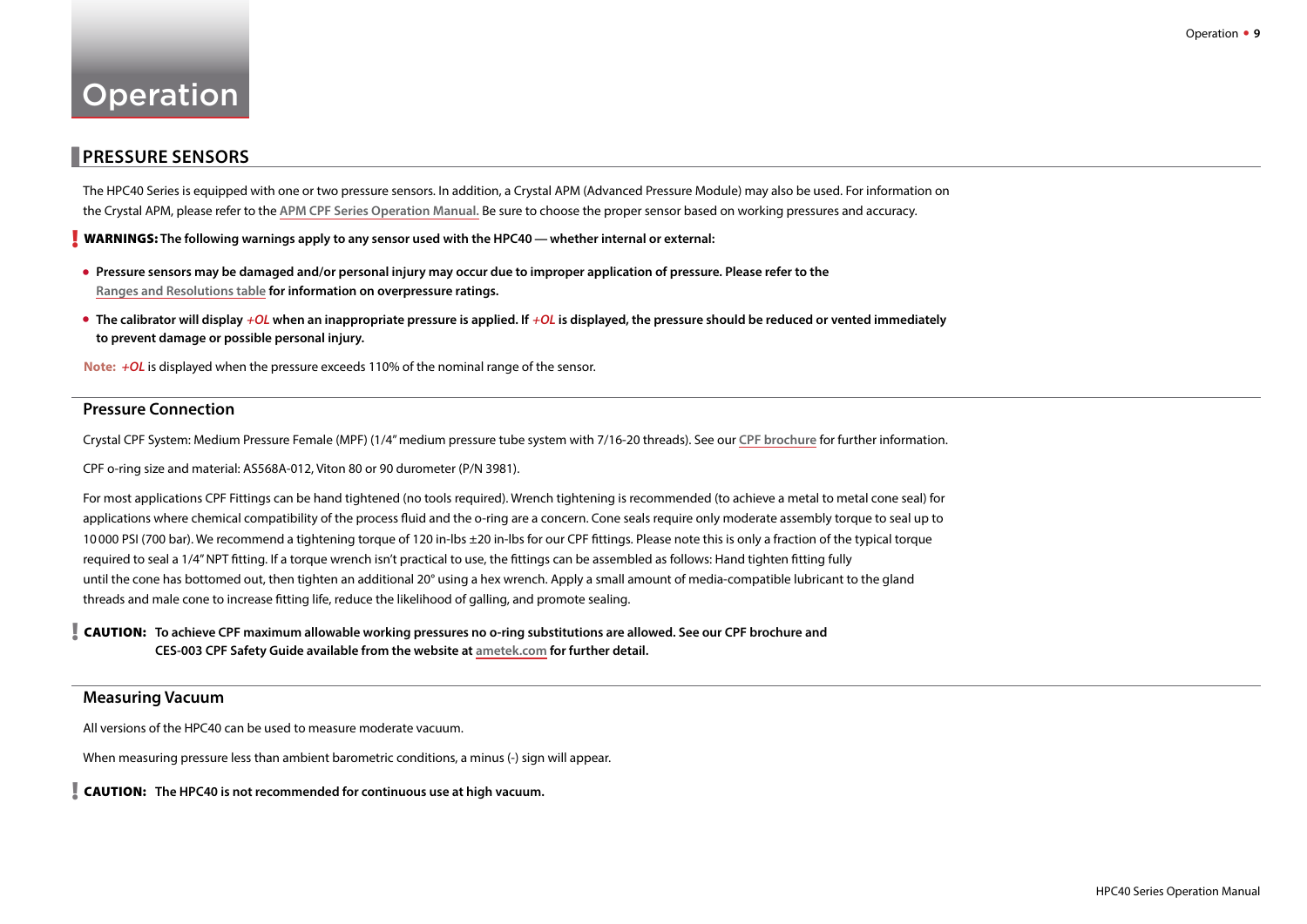#### **Overpressure Conditions**

The HPC40 Series will read pressure up to approximately 110% of the rated pressure range. Above 110%, the display will indicate *+OL*, and readings will stop updating. The zero function does not affect when the display will indicate *+OL*, so depending on the zero value it is possible that the display will indicate *+OL* without the maximum pressure being displayed.

For instance, if a 100 psi range is zeroed when 30 psi is being applied, it will indicate that the overpressure condition has been reached at 80 psi  $(i.e., 110\% \times 100 \text{ psi} - 30 \text{ psi} = 80 \text{ psi}).$ 

Overpressure can affect accuracy, but the effect is only temporary unless the sensor has been destroyed. See the **[Ranges and Resolutions table](#page-28-1)** for maximum allowable overpressure ratings.

#### **Measuring Pressure**

#### ▶ To Measure Pressure

- 1 Connect the HPC40 using an appropriate fitting.
- 2 Select one of the pressure modes: **P1** , **P2** , **APM** , **BARO** , or **Dual Pres** .

For more information on working in the HPC40 display, see **[Navigating Through a Typical Setup.](#page-5-0)**

**3** From the HPC40 display, select the desired pressure units.



Select a pressure mode... **Select a pressure unit.** Select a pressure unit.

4 Apply pressure to the device under test.

▶ Absolute Pressure (BARO Option)

See **[P1, P2, or APM](#page-7-0)** settings to toggle between absolute and gauge pressure.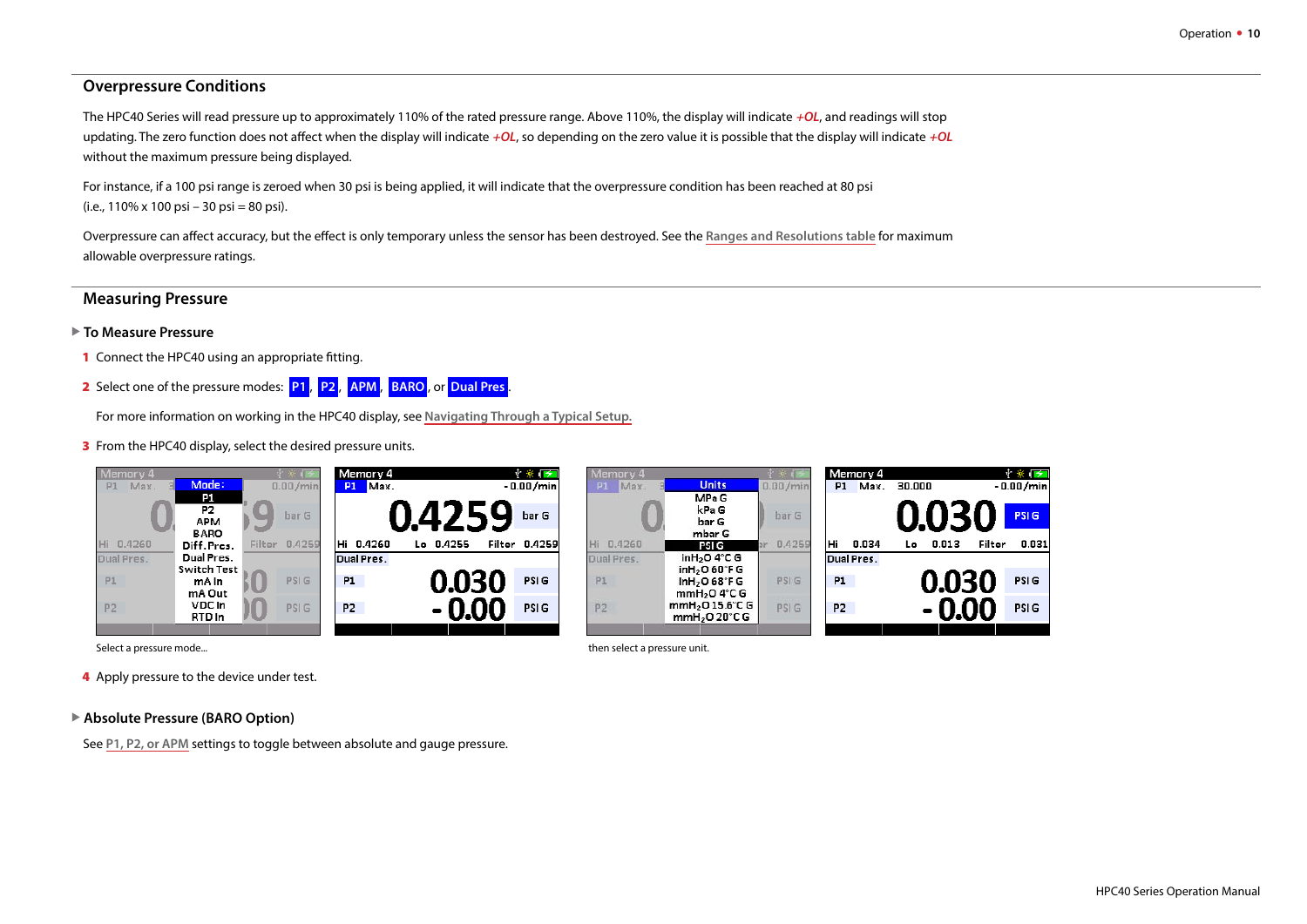#### ▶ To Zero the Calibrator

- 1 Press the **(zero)** button to activate the **(function)** buttons for the available pressure sensors.
- 2 Press the **(function)** button for the sensor that you would like to zero.

The display will change to dashed lines (- - - - -) and the reading will be zeroed.



Zeroing the P2 sensor.

- ▶ To Clear the Zero Value
- 1 Press the **(zero)** button to activate the **(function)** buttons for the available pressure sensors.
- 2 Press and hold the (function) button for the sensor that you would like to unzero until the display changes from (-----) to (- --).
- ▶ To Clear the Peaks
- 1 Press the **(zero)** button to activate the **(function)** buttons for the available pressure sensors.
- 2 Press the **(function)** button for *Peaks* to reset the P1, P2, and APM peaks.
- 3 Press the **(function)** button for the peaks you would like to clear. The *Hi*, *Lo*, and *Filter* will all display (- - -).
- **Note:** If you attempt to zero the gauge with more pressure applied than the Zero Limit set on the HPC40 (or with CrystalControl) the command will be ignored, and *Over Zero Limit* will display.

**Note:** The BARO sensor cannot be zeroed.

! WARNING: **This calibrator can display zero pressure when connected to a source of pressure! Do not rely on the display indication before disconnecting it may not be indicating true pressure. Never disconnect pressure instrumentation without first relieving system pressure!**

### <span id="page-12-0"></span>**Differential Pressure**

The HPC 40 Series can display differential pressure when 2 or more sensors are installed (including external APM). The modules do not have to be the same full scale pressure range.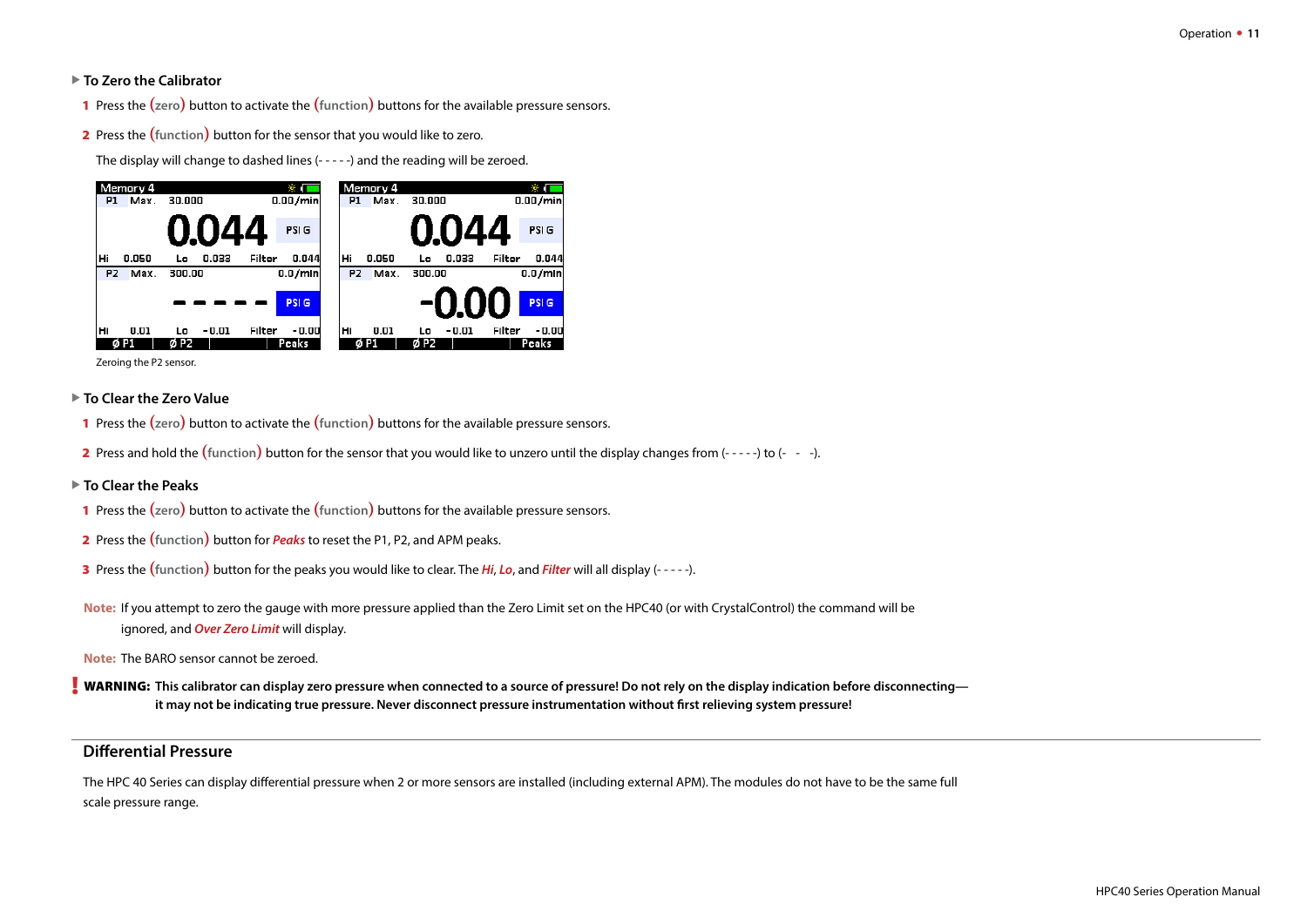#### ▶ To Display Differential Pressure

- 1 Select *Diff. Pres.* from the Mode section.
- 2 Choose the two sensors that you want to use for differential pressure.
- **3** Choose the unit for the differential reading.

For more information on working in the HPC40 display, see **[Navigating Through a Typical Setup.](#page-5-0)**

4 Apply pressure to one or both sensors to read the differential.



**Note:** The static pressure is also displayed on the bottom of the window. The unit for the static pressure does not have to be the same as the differential unit.

#### **Tare**

Using the Tare function improves your **[differential measurement uncertainty](#page-12-0)** significantly if used properly. The Tare function equalizes (normalizes) the HPC40's two modules at a non-ambient datum.

If you apply the same static line pressure to both sensors simultaneously, you should have a differential reading of zero. Due to the allowable error tolerance for each module, the reading may not be zero. The Tare function allows you to normalize both readings so that the differential reading is zero. This gives you a more accurate differential reading than if this process were not completed.

**Note:** Tare should be reestablished every time your measurement conditions change, including vent condition. For instance if your ΔP reading has 8 inH20 of Tare at 1500 psi static, when you return to vent condition this 8 inH20 of Tare will remain in place on your ΔP reading until cleared with the Tare button.

#### To Tare:

- 1 Use the **(arrow)** buttons to navigate to the Differential Mode view.
- 2 Press the **(zero)** button to activate the function button options.
- **3** Press the (function) button for the (  $\phi$  Diff  $\uparrow$  ) icon.

**Note:** You will notice that the word *Tare* is now included on the top right of the display to indicate that the sensors have been tared.

4 To clear the Tare value in the Differential Mode, hold the (function) button for the ( **0 Differential** for four seconds until the differential display readings change from (- - - - -) to (- - -). The tare indication will now be removed from the display.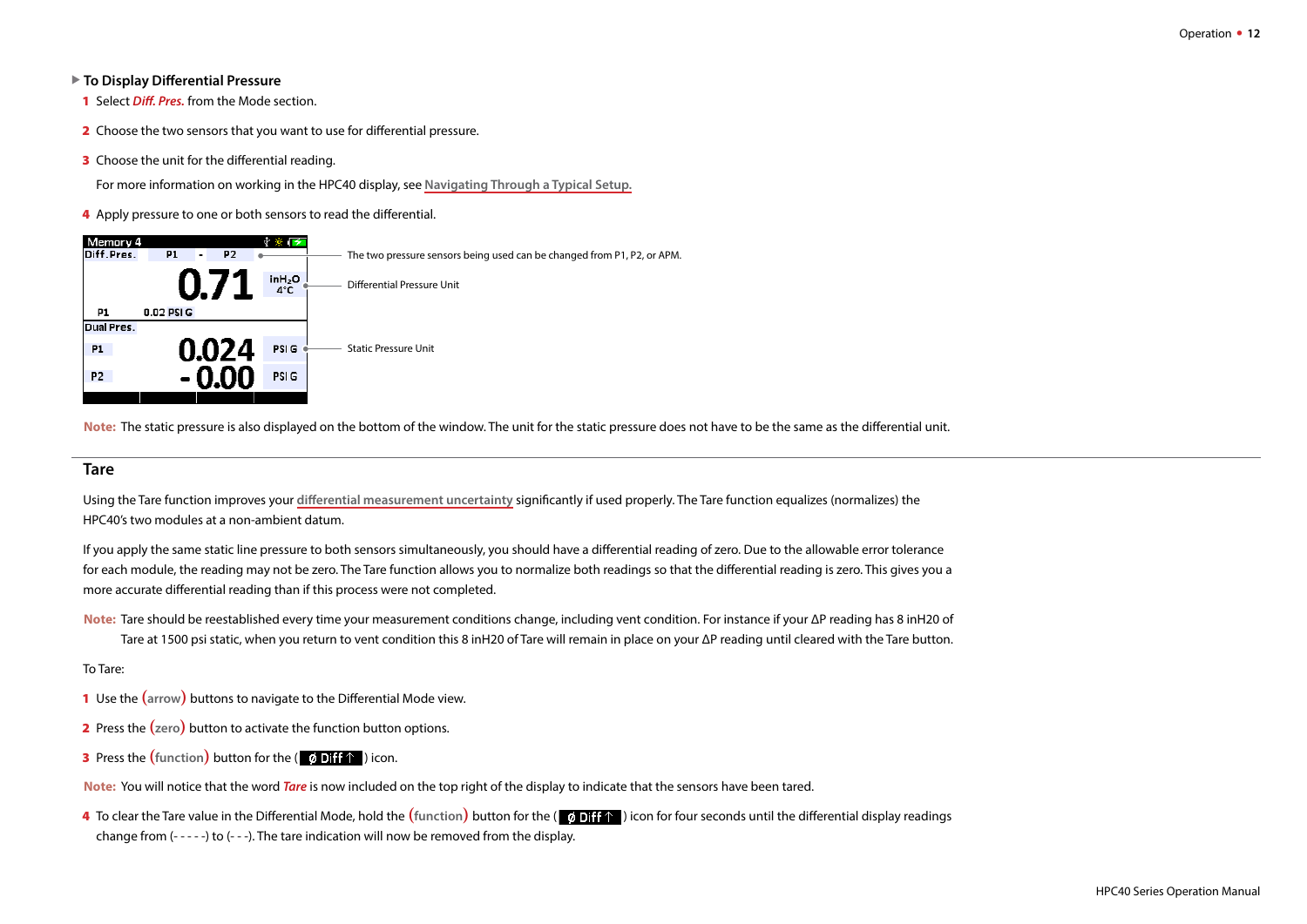# <span id="page-14-0"></span>    **MEASURING CURRENT**

The HPC40 is capable of measuring current in four different modes:

- **• mA** Measured current is displayed (mA). The module is capable of measuring inputs up to 55 mA.
- **• 0-20 mA** Current is displayed as a percentage of the 0-20 mA current range of the module. Where: 0 mA = 0%, and 20 mA = 100%
- **• 4-20 mA** Current is displayed as a percentage of the 4-20 mA current range of the module. Where: 4 mA = 0%, and 20 mA = 100%
- **• 10-50 mA** Current is displayed as a percentage of the 10-50 mA current range of the module. Where: 10 mA = 0%, and 50 mA = 100%
- ▶ To Measure Current
- 1 Select **mA In** .

For more information on working in the HPC40 display, see **[Navigating Through a Typical Setup.](#page-5-0)**

2 In current mode, the numerical value displayed represents the current measured at the test lead inputs. In the top right corner is a percentage value based on whether **0 to 20 mA** , **4 to 20 mA** , or **10 to 50 mA** is selected.

For example, if the measured current is 16 mA and the selected scale is 4 to 20 mA, the percent will display as 75%.



Measuring Current.

- 3 Select *Ext. Pwr.* from the power source list if the mA loop is already powered, or *Int. Pwr.* to have the HPC40 supply the power.
	- *Int. Pwr.* is not available in the 10-50 mA range.
- 4 Connect the HPC40 using the appropriate test leads.
- 5 The HPC40 will display the measured current.

**Note:** The display will indicate *+OL* if the measured current exceeds the nominal range of current measurement (55 mA).

**Note:** For details on % error and scaling features **[see page 20.](#page-21-0)**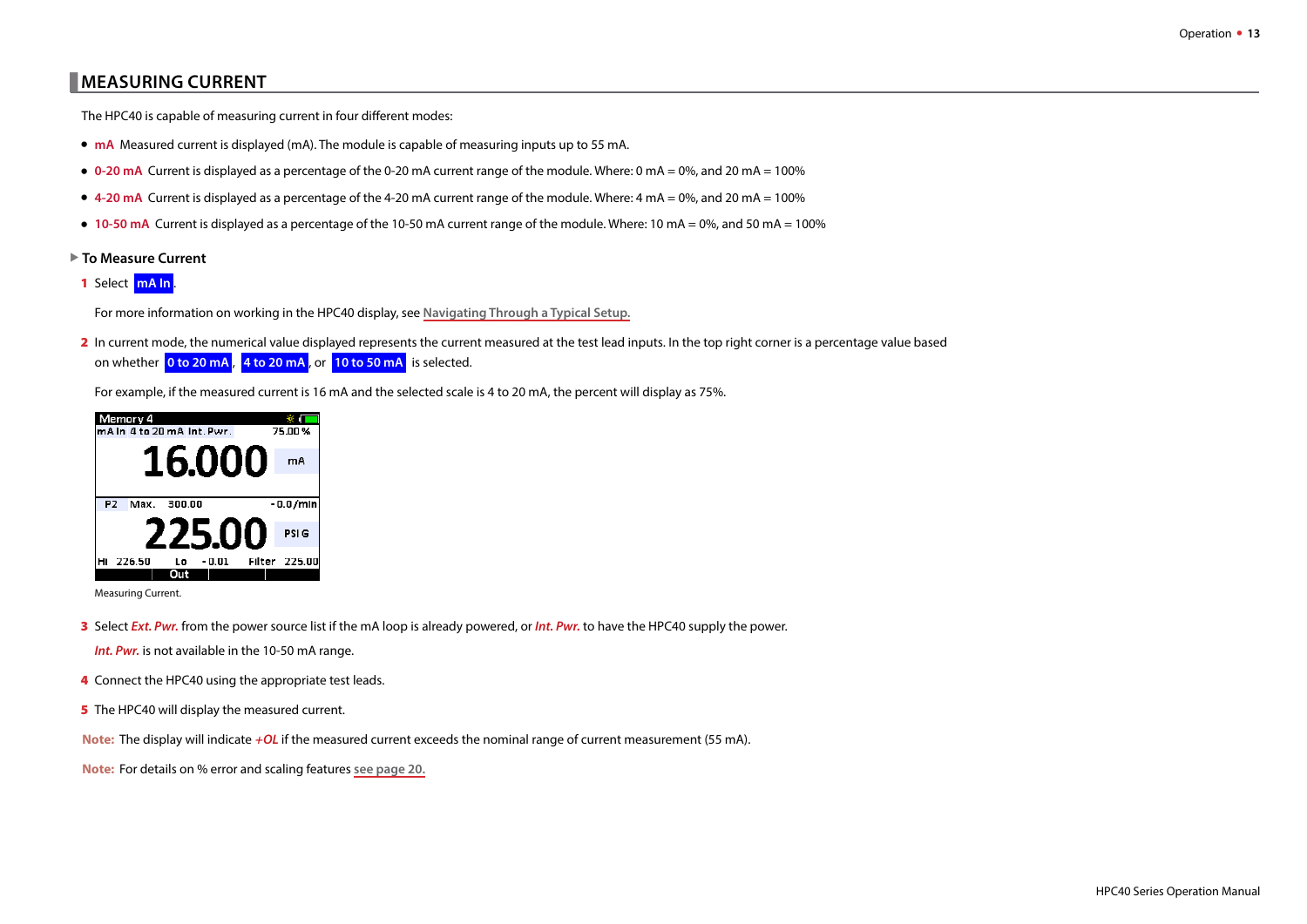# <span id="page-15-0"></span>**SOURCING CURRENT**

The HPC40 is capable of sourcing up to 25 mA.

- ▶ To Source mA (Internal Loop Power Supply)
- 1 Select *mA Out*.
- 2 Select the appropriate range (0-20 or 4-20) if you will be sourcing based on the % of the scale.
- 3 Choose *Int. Pwr.* from the power source list.
- 4 Choose either *mA* (to output a specific mA signal), or *%* (to output based on the % of the mA range).



- **5** Connect the HPC40 using the appropriate test lead connections.
- 6 Enter the desired current in mA or % to source.
- ▶ mA Sink (External Loop Power Supply)
- 1 Select *mA Out*.
- 2 Select the appropriate range (0-20 or 4-20) if you will be sourcing based on the % of the scale.
- 3 Choose *Ext. Pwr.* from the power source list.
- 4 Choose either *mA* (to output a specific mA signal), or *%* (to output based on the % of the mA range).
- **5** Connect the HPC40 using the appropriate test lead connections.
- 6 Enter the desired current in mA or % to sink.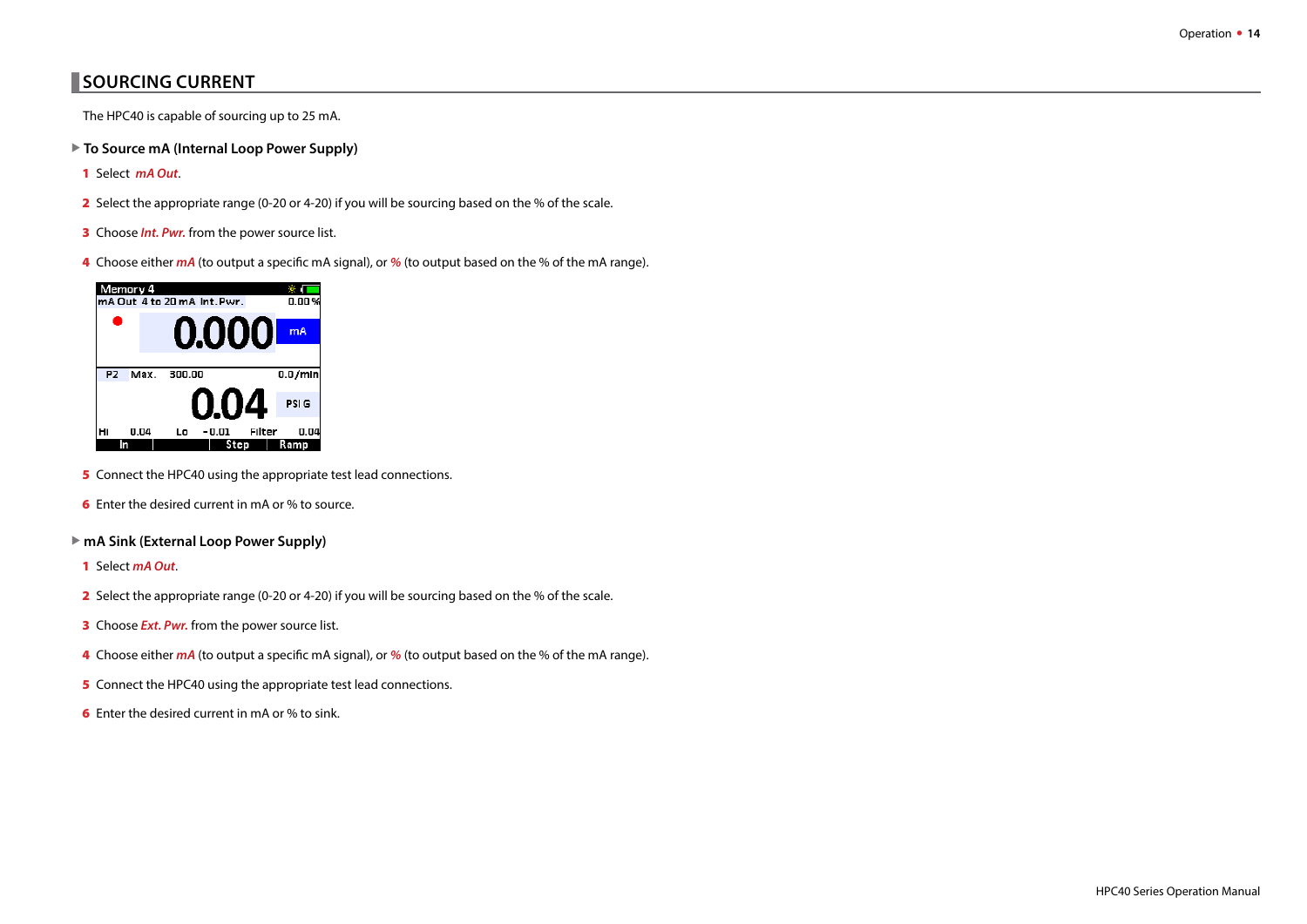#### **► mA Step**

The HPC40 has the ability to automatically or manually step through the mA range at predefined intervals.

#### 1 Select *mA Out*.

- 2 Select the appropriate mA range (0-20, 4-20).
- 3 Select *Ext. Pwr.* from the power source list if the mA loop is already powered, or *Int. Pwr.* to have the HPC40 supply the power.
- 4 Press the **(function)** button for *Step*.
- 5 Enter the 0 and 100% mA points. For example, if you're sourcing to a 4-20 mA loop, enter 4 for the 0% point and 20 for the 100% point.
- 6 Choose the step size from 10%, 20%, or 25%. This is the percent of the mA range that will be increased with each step.
- **7** Enter the time between each step you would like to use.

| Memory 4<br>mA Out 4 to 20 mA Ext. Pwr. |      |                 |            |                 | 0.00 %           |
|-----------------------------------------|------|-----------------|------------|-----------------|------------------|
| Step                                    |      | <b>Size 25%</b> | 0%<br>100% | 4.000<br>20,000 | mA               |
|                                         |      |                 | Time       |                 | <b>30seconds</b> |
| P <sub>2</sub>                          | Max. | 300.00          |            |                 | 0.0/mln          |
|                                         |      |                 |            | 0.03            | <b>PSIG</b>      |
| Hi                                      | 0.04 | Lo              | -0.01      | Filter          | 0.04             |
|                                         |      |                 |            | Sten            | Auto             |

- 8 Press the **(function)** button for *Auto*, and the HPC40 will automatically start the step process.
- 9 Press the **(function)** button for *back* when finished. Or, if you would like to pause the step function and increase manually, press *Stop*. If you press *Stop*, new function keys *-Step* (decreasing a single step) and *+Step* (increasing a single step) are now available.

#### **► mA Ramp**

The HPC40 has the ability to provide a consistent ramp throughout the full mA range.

- 1 Select *mA Out*.
- 2 Select the appropriate mA range (0-20, 4-20).
- 3 Select *Ext. Pwr.* from the power source list if the mA loop is already powered, or *Int. Pwr.* to have the HPC40 supply the power.
- 4 Press the **(function)** button for *Ramp*.
- 5 Enter the 0 and 100% mA points.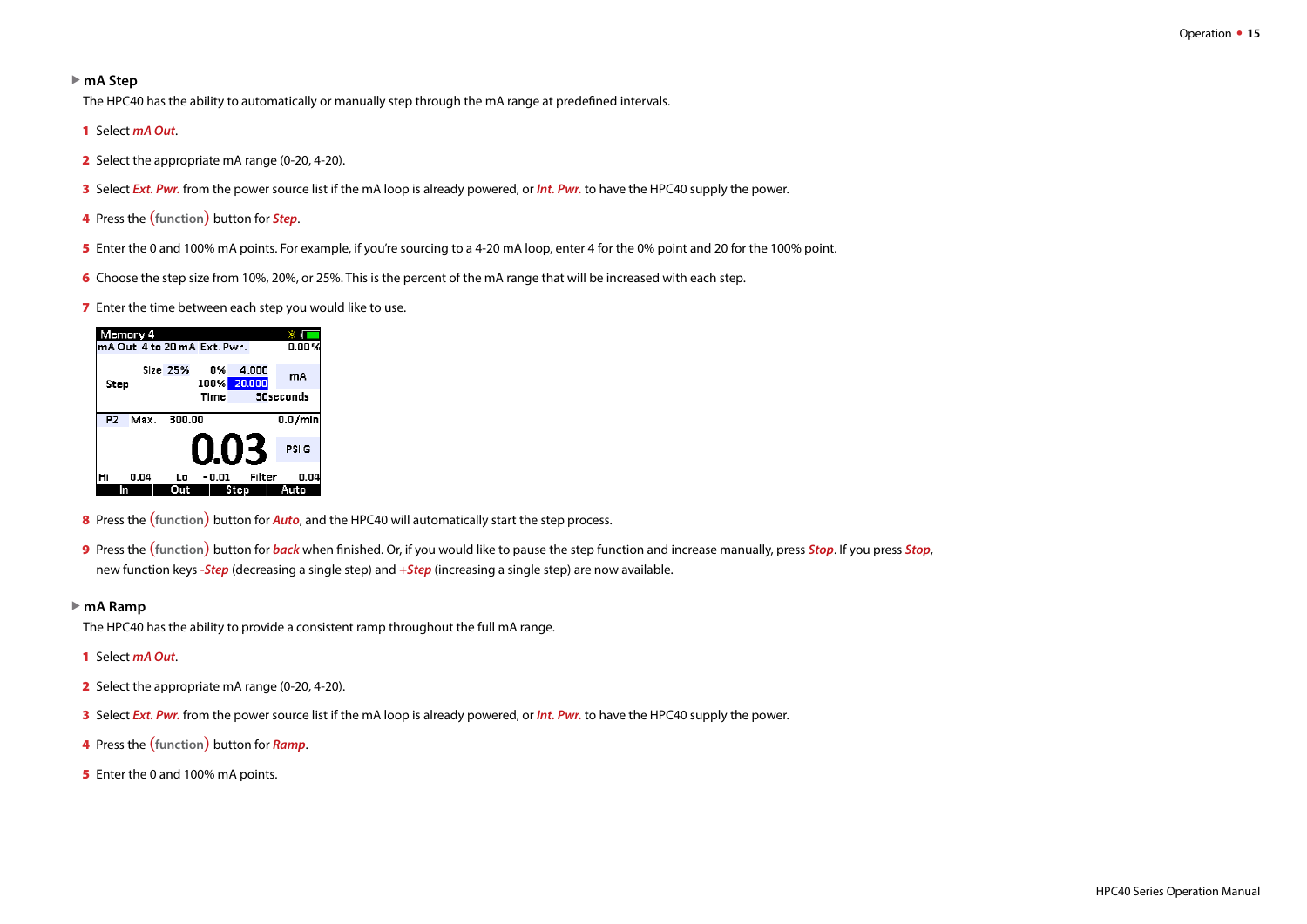<span id="page-17-0"></span>6 Enter the total time to get from 0 to 100% of the scale.



- 7 Press the **(function)** button for *Start* and the HPC40 will begin the ramp process.
- 8 Press the **(function)** button for *Stop* to pause the ramp, or *Back* to go back to the ramp setup screen.

### **MEASURING VOLTAGE**

The HPC40 may be used to measure voltages up to 30VDC. Voltage measurements are limited to the upper display.

#### ▶ To Measure Voltage

#### 1 Select **VDC In** .



For more information on working in the HPC40 display, see **[Navigating Through a Typical Setup.](#page-5-0)**

- 2 Connect the HPC40 using the appropriate test leads.
- **3** The HPC40 will indicate the measured voltage.

**Note:** The display will indicate *+OL* if the measured voltage exceeds the nominal range of voltage measurement (30 VDC).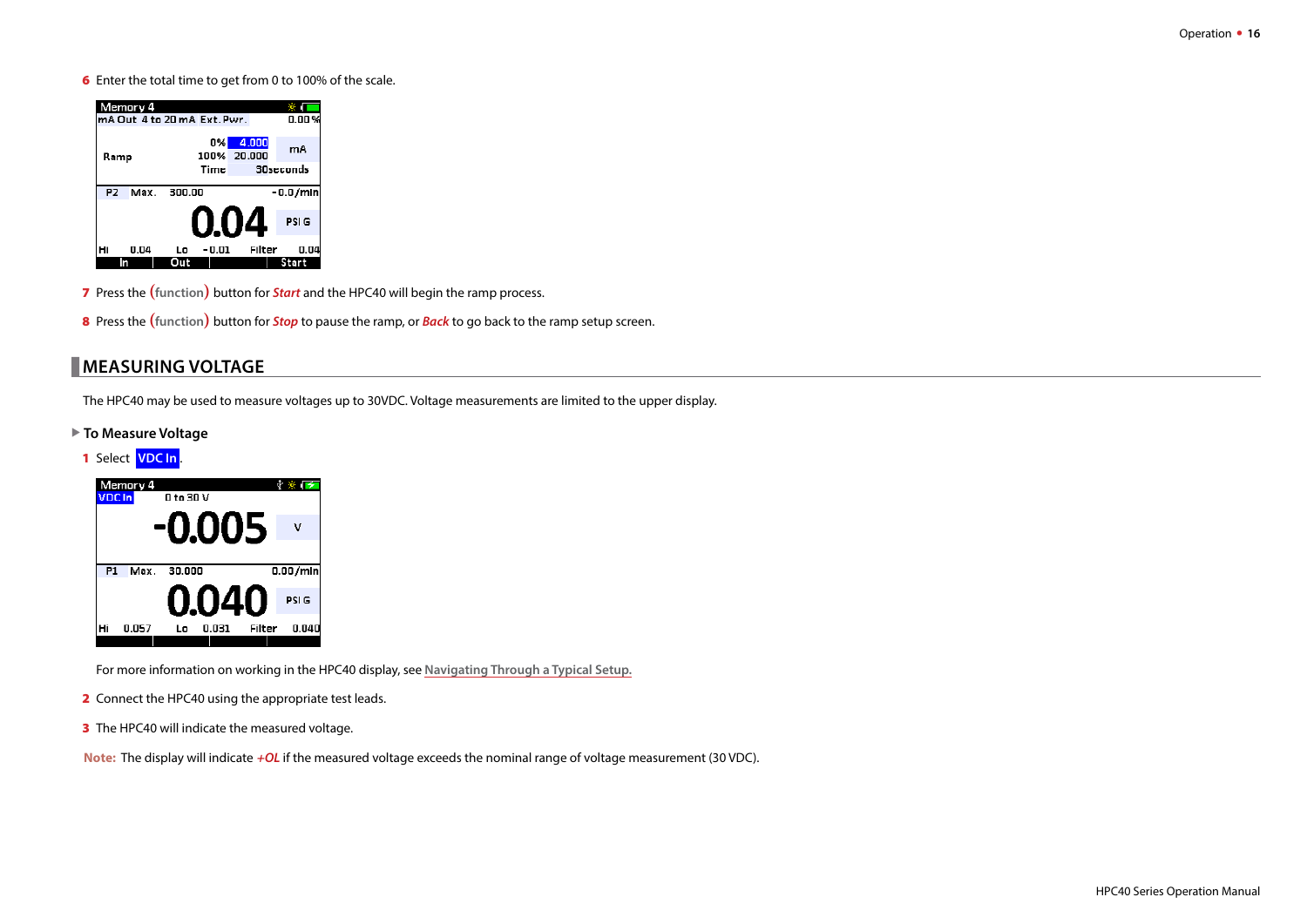# <span id="page-18-0"></span>    **MEASURING TEMPERATURE (RTD)**

Your HPC40 has the ability to measure temperature very accurately using "true ohm" technology. True ohm resistance measurement eliminates temperature reading errors by compensating for thermoelectric effects associated with the wires and connections between the RTD and the HPC40. The HPC40 will also indicate electrical resistance  $(\Omega)$  to help in troubleshooting your resistance based sensing element.

RTDs are characterized by their  $0^{\circ}$ C resistance, R0. The HPC40 accepts -2, -3, and -4 wire inputs, with 4 wire input being the most accurate.

The HPC40 is compatible with a large number of platinum RTD probe types. Ametek offers a platinum 100 probe that is ready to connect directly to the HPC40's RTD port. See **Accessories and Replacement Parts** for details.

- ▶ To Measure Temperature
- 1 Select **RTD In** .

For more information on working in the HPC40 display, see **[Navigating Through a Typical Setup.](#page-5-0)**

2 In RTD mode select an RTD type from the RTD Type list.



- 3 Select a wire connection from the Num Wires list: **2-wire** , **3-wire** , or **4-wire** . 4-wire allows for the most accurate measurement
- 4 Select the appropriate unit from the list.
- **5** Connect your RTD probe to the HPC40.

If you have our probe (PN 127387), plug it in to the HPC40's RTD port and select probe type P100(90)385, 4-wire. If you wish to connect your own RTD probe, you may do so by connecting your probe wires per the HPC40 RTD port diagrams below, and using a mating connector from Lemo's 1S.304 series.



6 The HPC40 will display the measured temperature.

**Note:** *<sup>+</sup>OL* will be displayed if the probe resistance is greater than 400 Ohms and/or the calculated temperature is outside the range defined for the probe.

Temperature range depends on the probe type.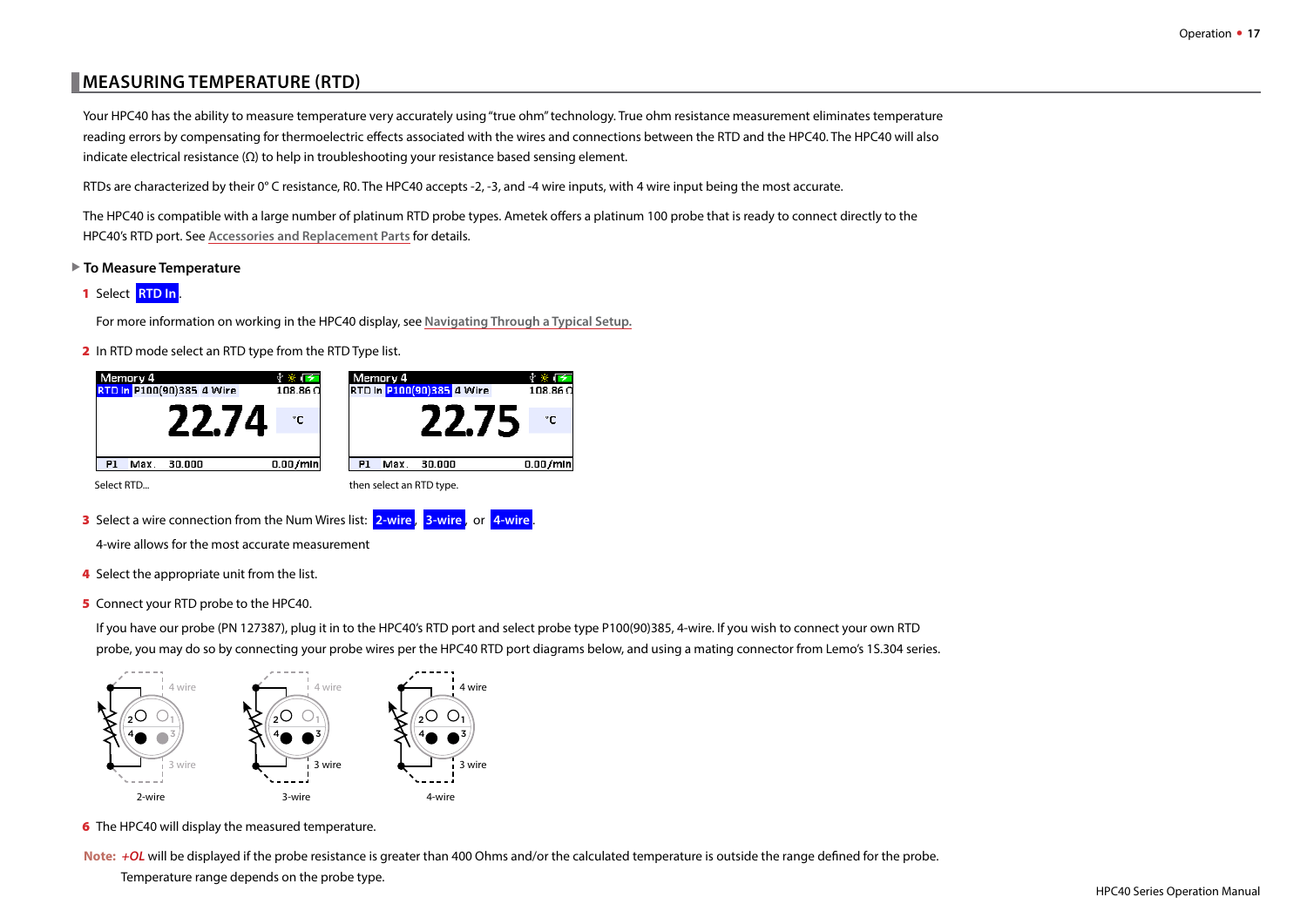# <span id="page-19-0"></span>    **PERFORMING A SWITCH TEST**

Performing a switch test will require the use of both screens. The HPC40 records switch state, and pressure or temperature measurement at the time of switch change. After the test, the result is displayed in a convenient and easy-to-use format.

- ▶ To Perform a Switch Test
- 1 Select **Switch Test** in the upper display.
- 2 **FOR A PRESSURE SWITCH**, select *P1*, *P2*, *Diff. Press.*, or *APM* in the lower display.
	- **FOR A TEMPERATURE SWITCH**, select *RTD* In in the lower display.

For more information on working in the HPC40 display, see **[Navigating Through a Typical Setup.](#page-5-0)**

- 3 Connect the HPC40 to the switch using the terminals on the top of the HPC40. (The polarity of the terminals does not matter.)
- 4 **FOR A PRESSURE SWITCH**, connect a pump to the HPC40 and then to the switch.

**FOR A TEMPERATURE SWITCH**, connect an RTD to the HPC40 connection and place the RTD and temperature sensor in a temperature calibrator.

5 Check that the vent on the pump is open, and zero the calibrator if necessary. Then close the pump vent.

The upper display will show no read outs for the *Closed*, *Opened*, and *Dead band* values.

|                | Memory 4           |           |        |        | † * ∎       |
|----------------|--------------------|-----------|--------|--------|-------------|
|                | <b>Switch Test</b> |           |        |        | Reset       |
|                |                    |           | Closed |        |             |
|                |                    | Opened    |        |        | PSI         |
|                |                    | Dead band |        |        |             |
| P <sub>1</sub> | Max.               | 30.000    |        |        | 0.00/mln    |
|                |                    |           |        | 0.065  | <b>PSIG</b> |
| Hi             | 0.069              | Lo        | 0.042  | Filter | 0.065       |
|                |                    |           |        |        |             |

**6** Slowly apply pressure or temperature until the switch opens.

Once the switch is open, the switch icon will change to ( $\sim$   $\sim$ ), and the display will indicate pressure at which the switch opened.

**Note:** In the switch test mode, the display update rate is increased to ten readings per second to help capture the changing switch state. Even with this enhanced sample rate, pressurizing the device under test should be done slowly to ensure accurate readings.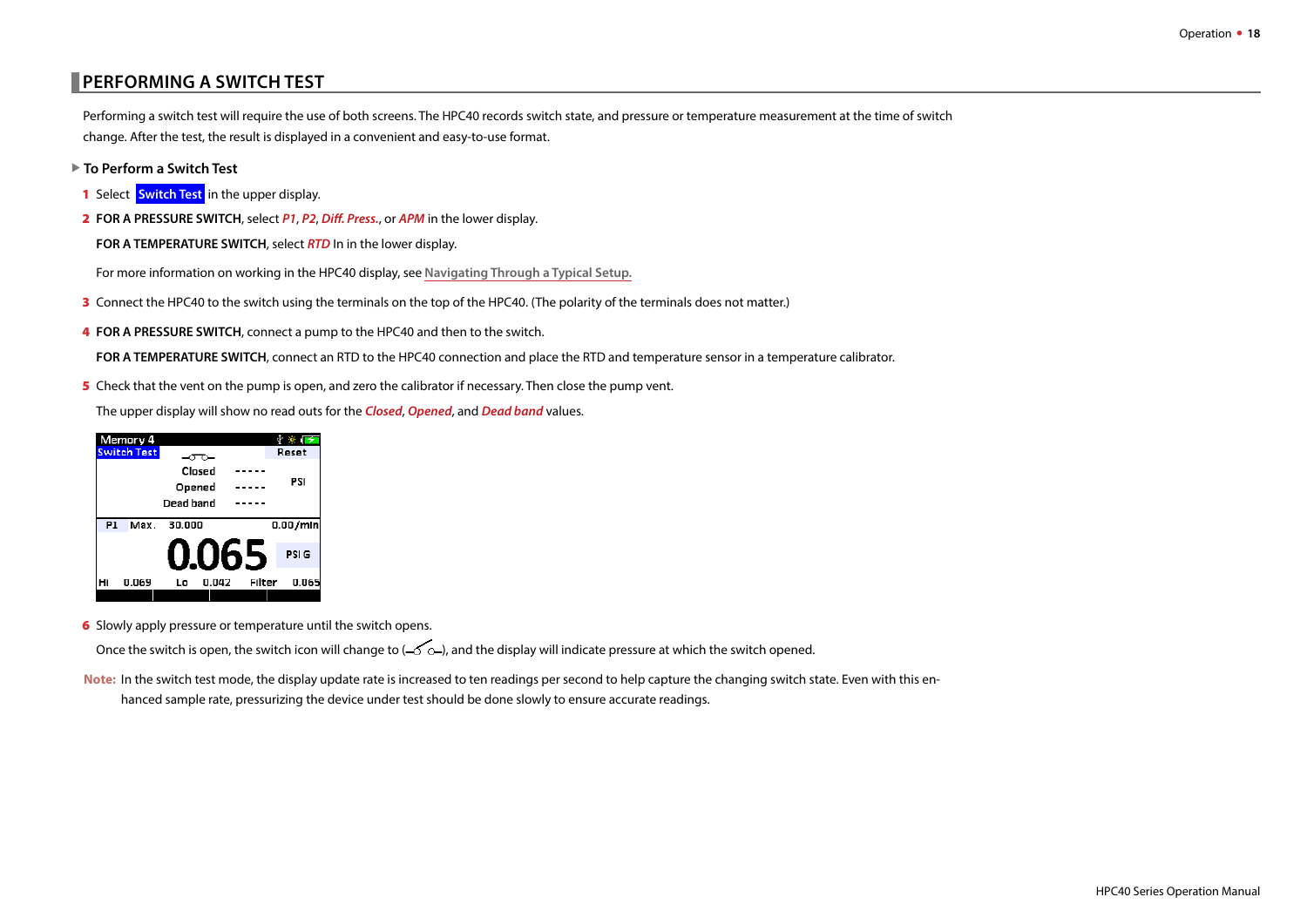<span id="page-20-0"></span>7 Decrease pressure or temperature until the switch closes.

Once the switch closes, the icon will change to ( $-\sigma$ ) and the *Closed* value and *Dead band* value will be indicated.

| Memory 4<br><b>Switch Test</b> |                               |        | ※ 下<br>Reset  |                | Memory 4<br>Switch Test | –ೡ−                           |                           | Reset       |
|--------------------------------|-------------------------------|--------|---------------|----------------|-------------------------|-------------------------------|---------------------------|-------------|
|                                | Closed<br>Opened<br>Dead band | 229.68 | PSI           |                |                         | Closed<br>Opened<br>Dead band | 133.37<br>229.68<br>96.31 | PSI         |
| Max.<br>P <sub>2</sub>         | 300.00                        |        | $-30.9 / min$ | P <sub>2</sub> | Max.                    | 300.00                        |                           | $-26.3/min$ |
| Switch Open                    |                               |        |               |                | Switch Closed           |                               |                           |             |

8 To perform a new test, highlight the reset option and press the **(enter)** button.

The *Closed*, *Opened*, and *Dead band* value will all be blank again.

**Note:** The procedure is the same whether the default mode for the switch is opened or closed. So for example, applying pressure or temperature to an open switch will cause the switch to close, and the icon will change to  $(-\sigma \rightarrow)$  as in step 7 above.

# **CALIBRATING A PRESSURE TRANSMITTER**

When calibrating a transmitter, both the upper and lower displays are used. Pressure and Temperature Transmitters with ranges of 0 to 20 mA, 4 to 20 mA, and 10 to 50 mA can be calibrated by an HPC40. The example below will use a 4 to 20 mA pressure transmitter.

- ▶ To Calibrate a Pressure Transmitter
- 1 Select *mA* In in the upper display and *P1* in the lower display.
- 2 Select **4 to 20mA** from the Range list.
- 3 Select *Ext. Pwr.* from the power source list if the mA loop is already powered, or *Int. Pwr.* to have the HPC40 supply the power.



4 Connect the HPC40 to the transmitter.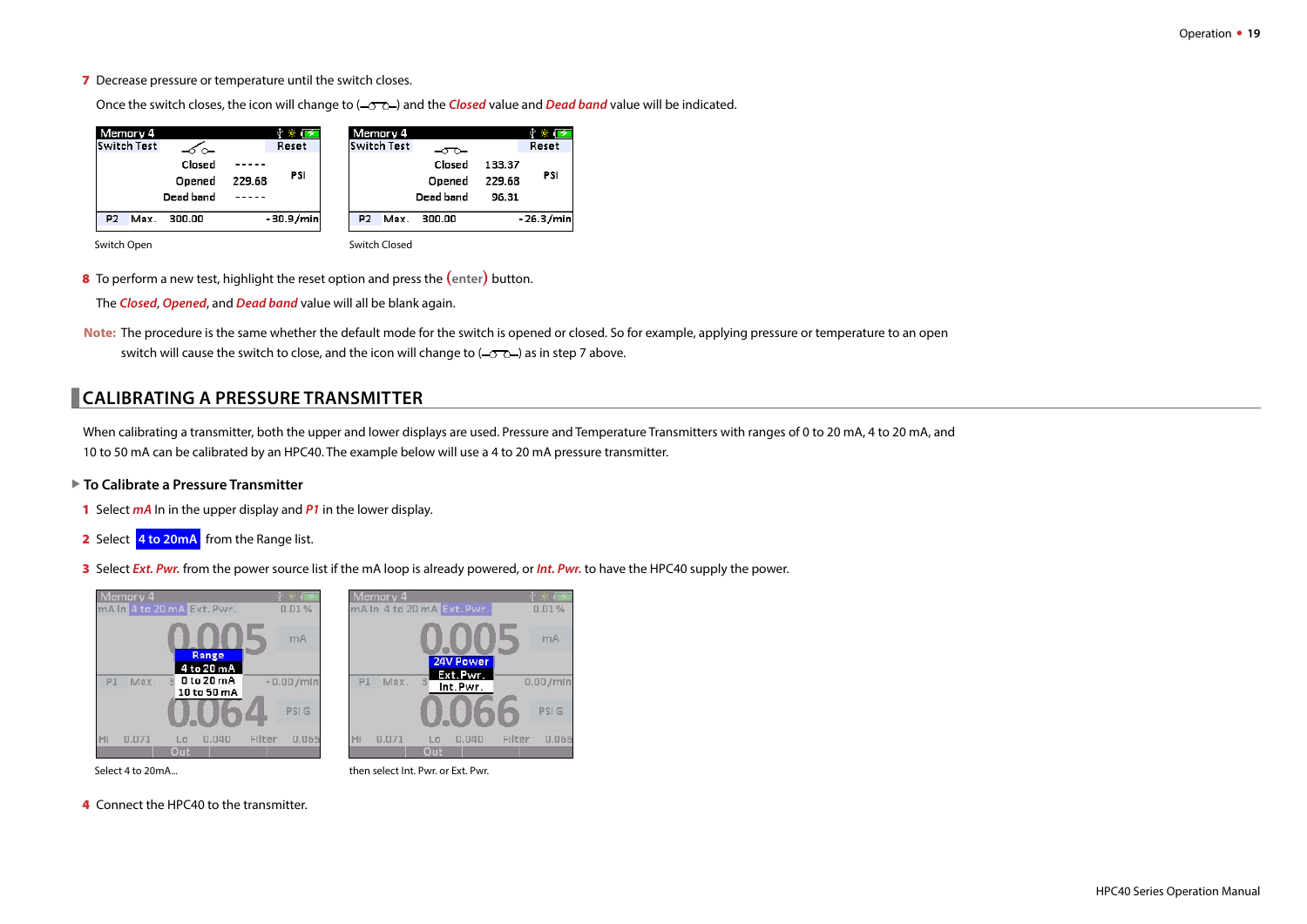#### ▶ **HART Resistor**

The HPC40 has an internal 250 Ohm HART resistor that can be selected if desired. With the **(settings)** button, choose **General** to select HART resistor On or Off.

#### <span id="page-21-0"></span>▶ Percent Error Function

The HPC40 can be programmed to calculate a deviation or % error from 4-20 mA output. This eliminates the need for manual calculations and can also be helpful if it becomes difficult to set an exact pressure with an external pump. The HPC40 simultaneously displays pressure, mA, and percent error.

- 1 Select *% Error* from the mA units selection in the upper window.
- 2 Use the **(arrow)** buttons to set the 0 and 100% points for both the mA and pressure ranges of the transmitter.

| Memory 4       |                            |        |       |              |        |             |  |
|----------------|----------------------------|--------|-------|--------------|--------|-------------|--|
|                | mA in 4 to 20 mA int. Pwr. |        |       |              |        | mA          |  |
|                |                            |        | 0%    | 100%         |        | %           |  |
|                | Upper                      |        | 4.00  | 20.00        |        | Error       |  |
|                | Lower                      |        | 0.000 | 30,000       |        |             |  |
|                |                            |        |       |              |        |             |  |
| P <sub>1</sub> | Max.                       | 30.000 |       |              |        | 0.00/mln    |  |
|                |                            |        |       |              |        |             |  |
|                |                            |        |       | <b>0.073</b> |        | <b>PSIG</b> |  |
|                |                            |        |       |              |        |             |  |
|                |                            |        |       |              |        |             |  |
| Hi             | 0.077                      | Lo     | 0.040 |              | Filter | 0.073       |  |

3 Increase pressure to the desired point and the HPC40 upper display will indicate the % error as well as the actual mA value. The lower display will show the measured pressure.

#### ▶ Scaling Function

The HPC40 has the ability to read current or voltage in the upper display that is scaled to and displayed in the same units as the lower display. This makes it much easier to compare a mA reading to a known accurate pressure reading.

- 1 Select *Scaling* from the mA units selection in the upper window.
- 2 Use the **(arrow)** buttons to set the 0 and 100% points for both the mA (or VDC) and pressure ranges of the transmitter.
- 3 Increase pressure to the desired point and the HPC40 upper display will indicate the equivalent pressure based on the mA reading, as well as the actual mA value. The lower display will show the measured pressure.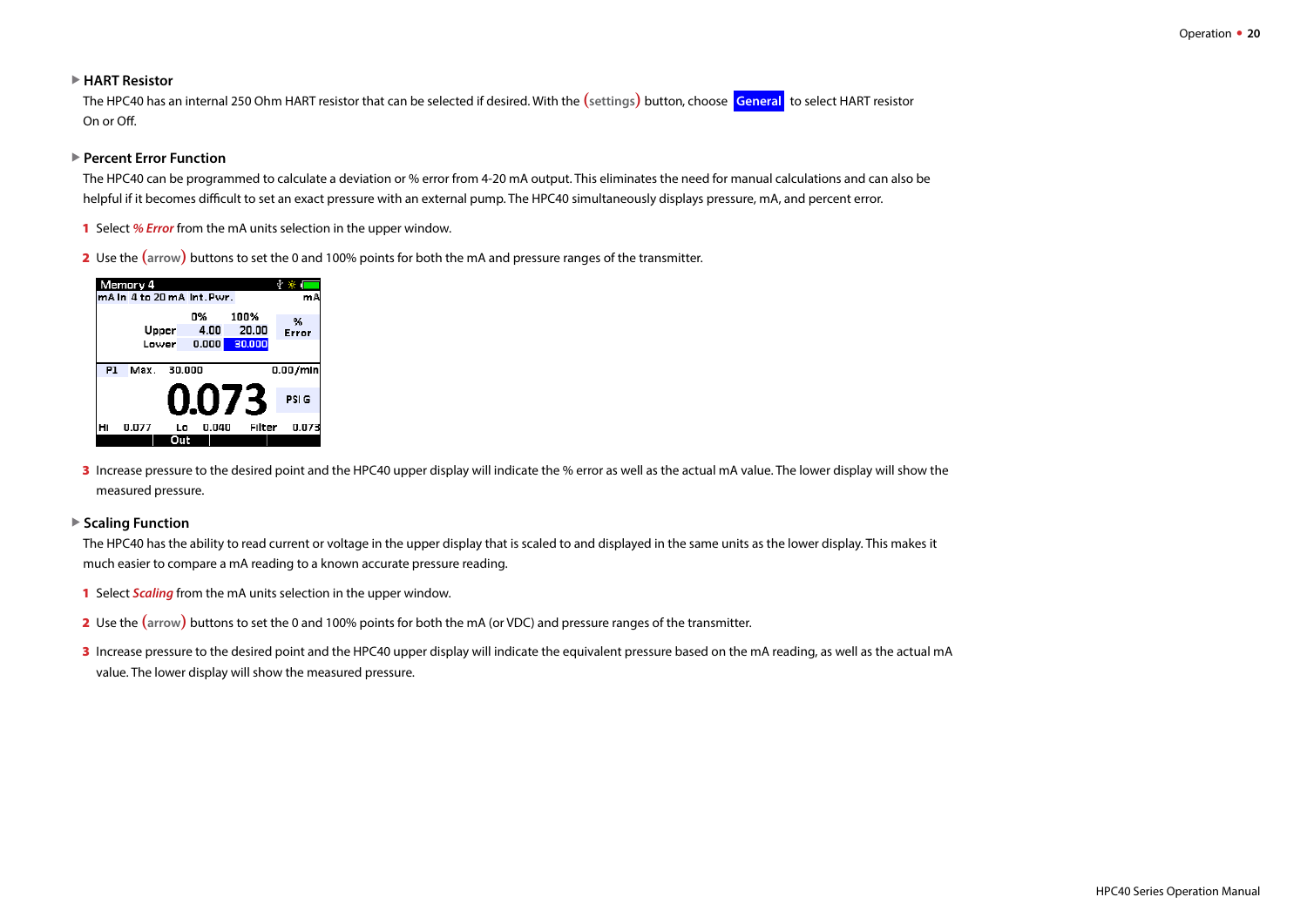# <span id="page-22-0"></span>Enclosure

# **INFORMATION**

Keypad and Labels. . . . . . . . . . . . . . UV Resistant Silicone.



ADDITIONAL SENSOR LENGTH WITH OPTIONAL FITTING ADAPTERS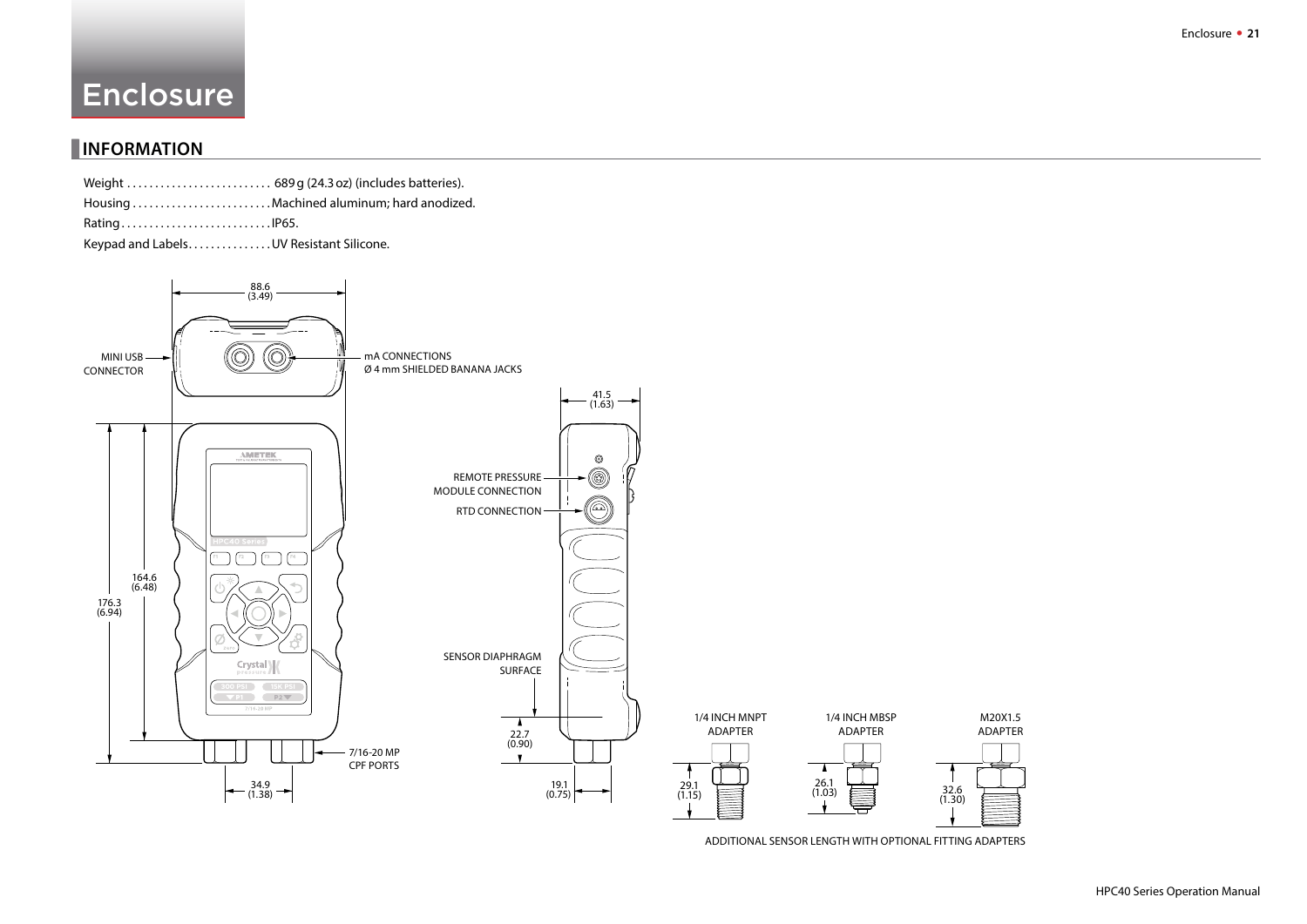# <span id="page-23-0"></span>**Specifications**

#### **Gauge Pressure Accuracy**

Includes all effects of linearity, hysteresis, repeatability, temperature, and stability with the operating temperature range for one year.

**Note:** Exposure to environmental extremes of temperature, shock, or vibration may warrant a more frequent calibration period.

The HPC40 Series must be exercised and re-zeroed whenever exposed to significant changes in environmental conditions to achieve these specifications. To exercise a gauge, cycle the gauge between zero (ambient barometric pressure) and the pressure of interest. A properly exercised gauge will return to a zero reading (or return to the same ambient barometric reading).

#### ▶ Gauge Pressure (psi)

| $\bullet$ 18 to 28° C                         |  |
|-----------------------------------------------|--|
| 0 to 30% of Range $\pm$ (0.01% of Full Scale) |  |
| 30 to 110% of Range ±(0.035% of Reading)      |  |
|                                               |  |

#### **• -20 to 50° C**

| 0 to 30% of Range ±(0.015% of Full Scale) |  |
|-------------------------------------------|--|
| 30 to 110% of Range ±(0.050% of Reading)  |  |
|                                           |  |

\*Applies to 300 psi and lower ranges only.

\*\*Full Scale is the numerical value of the positive pressure range.

! **CAUTION: Not recommended for continuous use below -14.5 psig. Refer to the [XP2i-DP](http://www.ametekcalibration.com/products/pressure/digital-pressure-gauges/xp2i-dp-differential-pressure-gauge) data sheet for gauges that are intended for continuous high vacuum use.**

#### ▶ Absolute Pressure with BARO Option (psiA)

All absolute accuracies are equivalent to the gauge pressure accuracies, except as noted below.

30 psi Range . . . . . . . . . . . . . . . . . . . . . . . Gauge Accuracy +0.005 psiA

100 psi Range . . . . . . . . . . . . . . . . . . . . . . Gauge Accuracy +0.002 psiA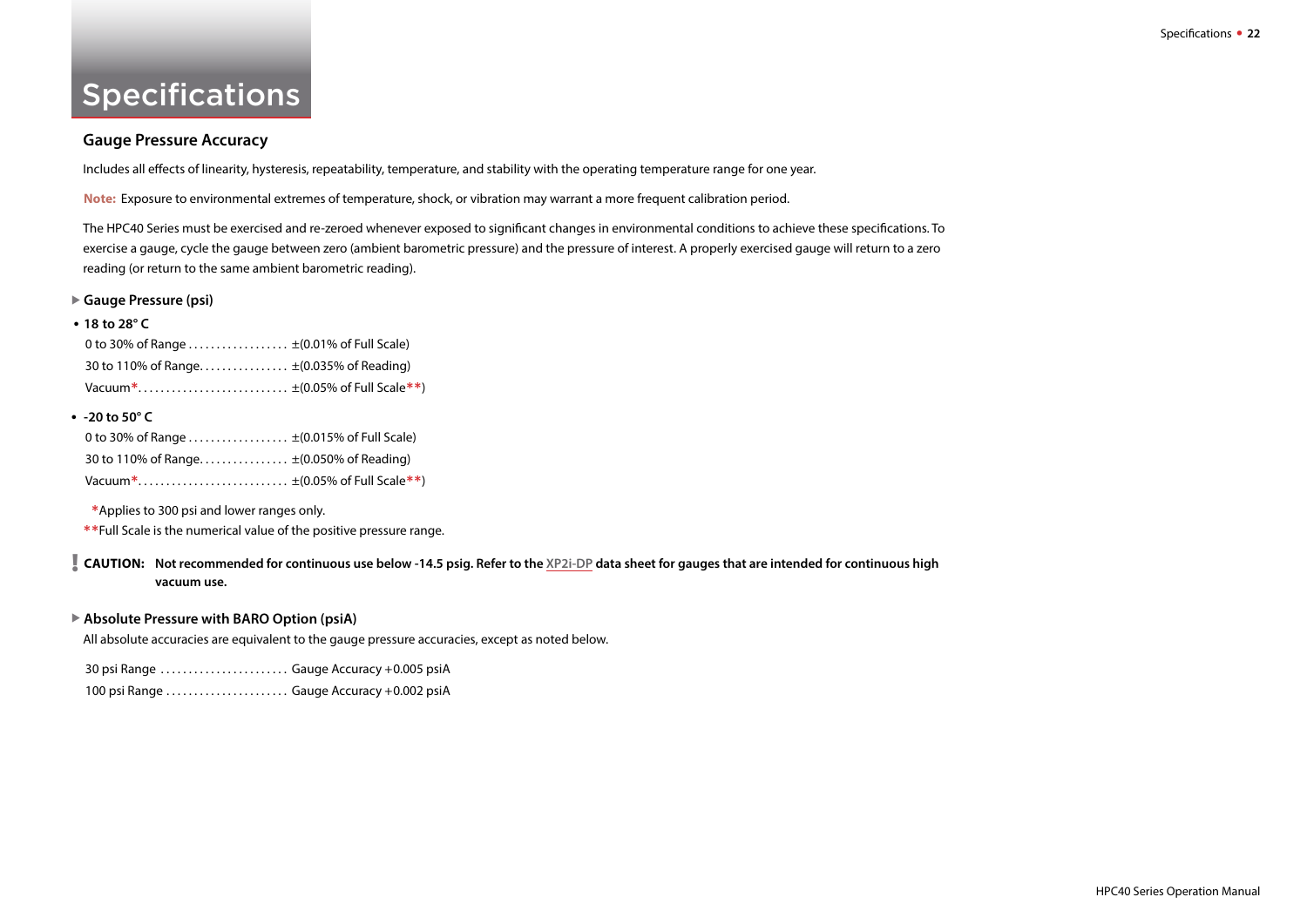#### **Differential Pressure**

The Tare function can improve differential pressure measurement uncertainties. Requires the use of an equalizing valve. Use the higher range sensor specification when two different ranges are selected.

| <b>Full Scale Range of Both Sensors</b> | The Greater of $(+/-)$ |      |                     |                    |    |                 |  |  |
|-----------------------------------------|------------------------|------|---------------------|--------------------|----|-----------------|--|--|
| psi                                     | psi                    | mbar | in H <sub>2</sub> O | mmH <sub>2</sub> O |    | % of DP Reading |  |  |
| 30                                      | 0.0005                 | 0.04 | 0.014               | 0.4                |    |                 |  |  |
| 100                                     | 0.0015                 | 0.10 | 0.04                | 1.0                |    |                 |  |  |
| 300                                     | 0.005                  | 0.4  | 0.14                | 4.0                |    |                 |  |  |
| 1000                                    | 0.02                   | 1.0  | 0.4                 | 10.0               | or | 0.035%          |  |  |
| 3000                                    | 0.05                   | 4.0  | 1.4                 | n/a                |    |                 |  |  |
| 10000                                   | 0.2                    | 10.0 | 4.0                 | n/a                |    |                 |  |  |
| 15000                                   | 0.3                    | 15.0 | 6.0                 | n/a                |    |                 |  |  |

Unit is enabled in CrystalControl

#### **• Without tare function:**

±(0.05% of static line pressure reading)

#### **Barometric Reference**

Accuracy . . . . . . . . . . . . . . . . . . . . . . . .± 0.00725 psi, ± 0.5 mbar

Accuracy specifications include all effects of linearity, hysteresis, repeatability, temperature, and stability within the specified operating temperature range for one year.

**Note:** Exposure to environmental extremes of temperature, shock, and/or vibration may warrant a more frequent recertification period.

#### **Pressure Sensor (P1 and P2)**

Wetted Materials. . . . . . . . . . . . . . . . . . (WRENCH TIGHT) 316 stainless steel

(finger tight) 316 stainless steel and Viton® (internal o-ring)

Diaphragm Seal Fluid:. . . . . . . . . . . . Silicone Oil

Connection: . . . . . . . . . . . . . . . . . . . . .Crystal CPF Female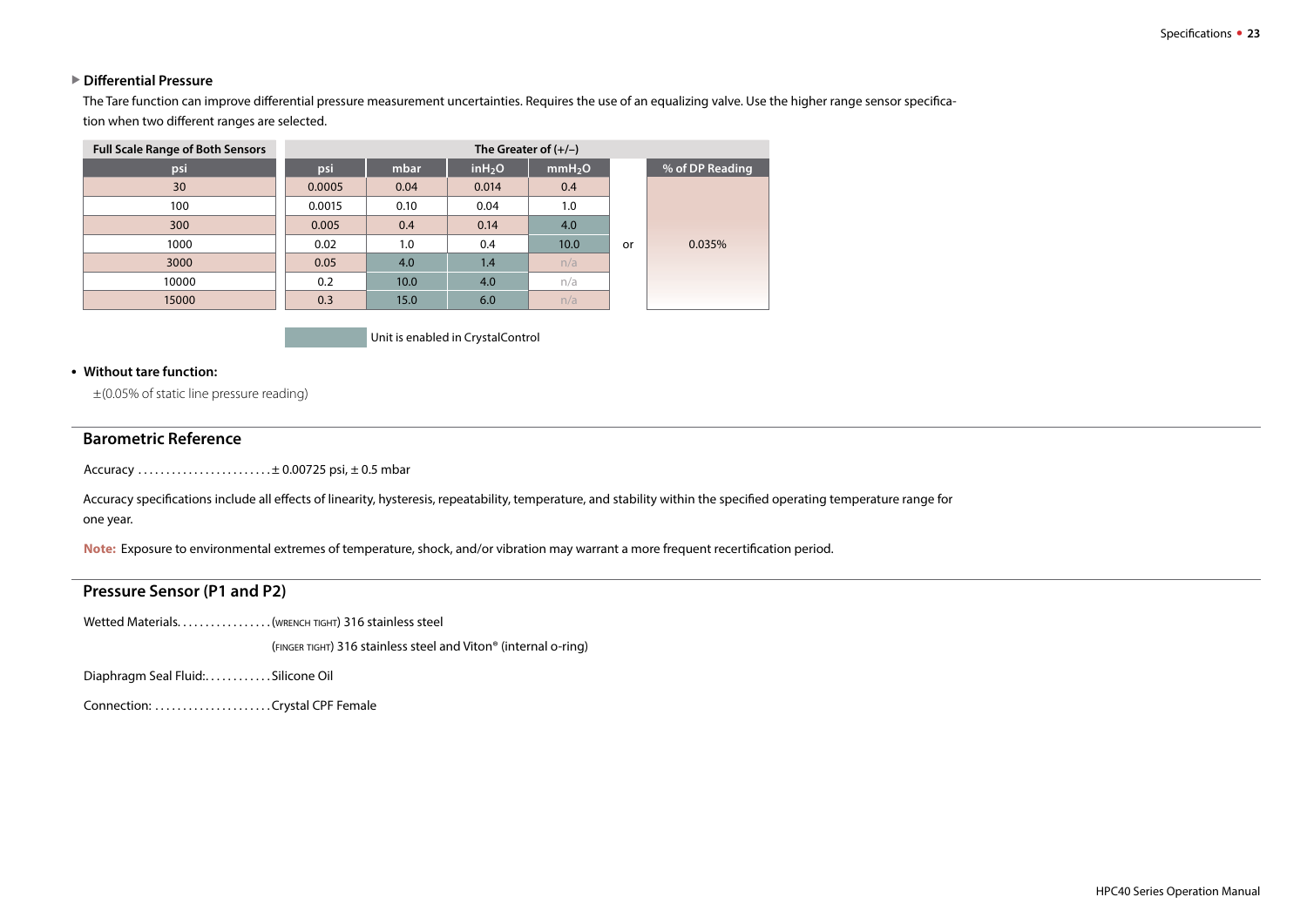#### **Pressure Conversions**

| 27.6806 inches of water column (water at 4°C [39.2°F])<br>$1 PSI =$ |  |
|---------------------------------------------------------------------|--|
|---------------------------------------------------------------------|--|

703.087 millimeters of water column (water at 4°C [39.2°F])

70.3087 centimeters of water column (water at 4°C [39.2°F])

2.03602 inches of mercury (mercury at 0°C [32°F])

51.7149 millimeters of mercury (mercury at 0°C [32°F])

6.8948 kilopascals

0.070307 kilograms per square centimeter

0.068948 bar

68.948 millibar

0.0068948 megapascals

Note: Other conversions may have been specified at time of order. Refer to your certificate of calibration for details.

#### **Temperature**

- Range . . . . . . . . . . . . . . . . . . . . . . . . . . .0 400 Ohms
- Resolution. . . . . . . . . . . . . . . . . . . . . . . 0.01 on all scales
- Units . . . . . . . . . . . . . . . . . . . . . . . . . . . .°C, K, °F, R, Ω
- Types. . . . . . . . . . . . . . . . . . . . . . . . . . . .13 standard and 1 custom
- Wiring. . . . . . . . . . . . . . . . . . . . . . . . . . .2-, 3-, and 4-wire support

Connection. . . . . . . . . . . . . . . . . . . . . . Lemo Plug, 1S Series, 304 insert configuration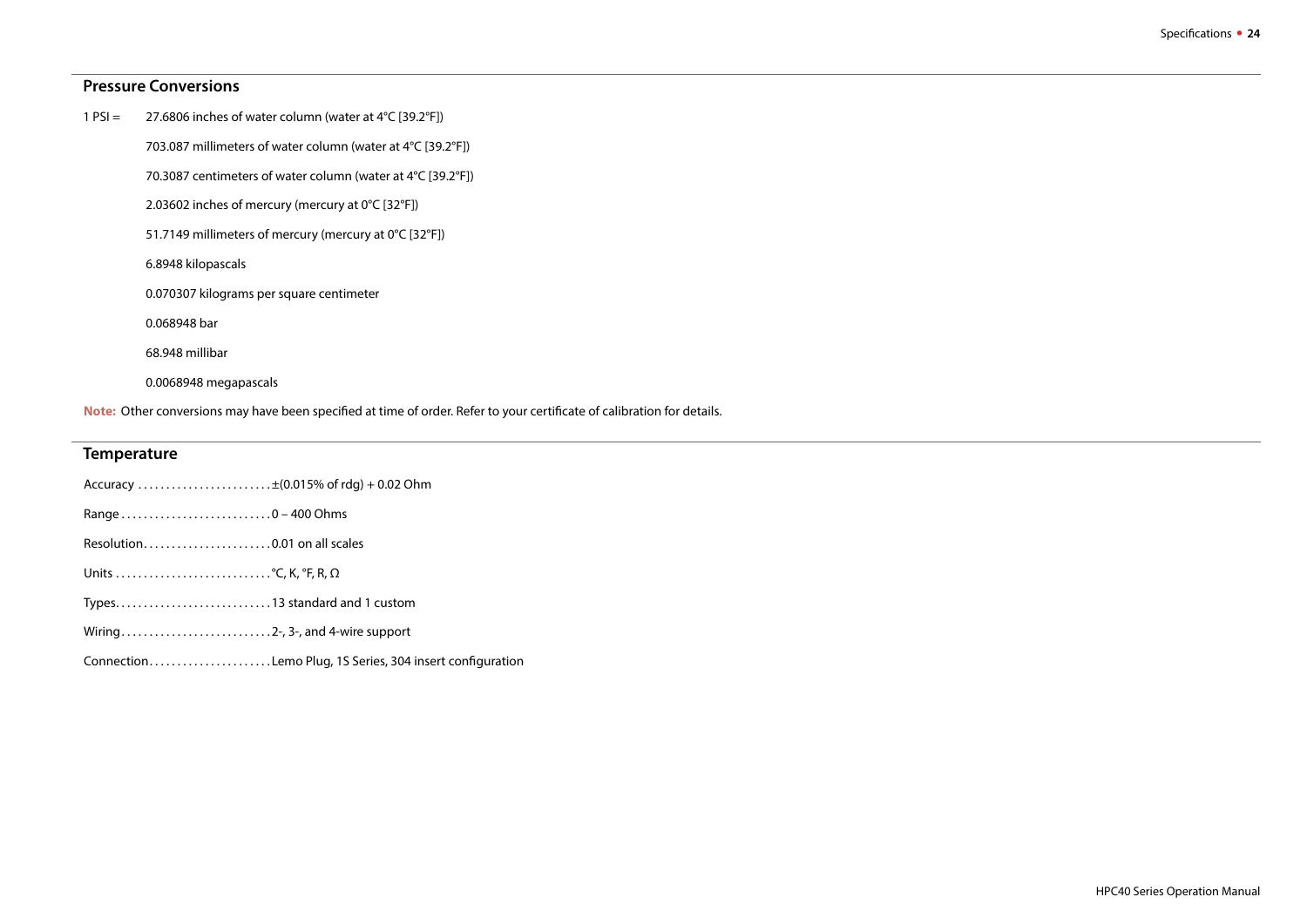#### **Electrical**

All accuracy specifications include all effects of linearity, hysteresis, repeatability, temperature, and stability within the specified operating temperature range for one year.

**Note:** Exposure to environmental extremes of temperature, shock, and/or vibration may warrant a more frequent recertification period.

| Connection4 mm jacks   |  |
|------------------------|--|
| Maximum Voltage 45 VDC |  |

#### ▶ Current (mA) Input

| Accuracy ±(0.015% of rdg + 0.002 mA) |  |  |  |  |  |
|--------------------------------------|--|--|--|--|--|
|--------------------------------------|--|--|--|--|--|

mA Range . . . . . . . . . . . . . . . . . . . . . . .0 to 55 mA

Percent Range . . . . . . . . . . . . . . . . . . . 0-20, 4-20, 10-50

- Max Allowable Current. . . . . . . . . . . 60 mA
- Resolution. . . . . . . . . . . . . . . . . . . . . . . 0.001 mA or 0.01%
- Units . . . . . . . . . . . . . . . . . . . . . . . . . . . .mA and %
- Input Resistance . . . . . . . . . . . . . . . < 17.2  $\Omega$
- Voltage Burden @ 20mA . . . . . . . . .< 0.35 V
- Voltage Burden @ 50mA . . . . . . . . .< 0.86 V
- HART Resistor . . . . . . . . . . . . . . . . . . .250 Ω

#### ▶ Current (mA) Output

|--|--|--|

- Range . . . . . . . . . . . . . . . . . . . . . . . . . . .0 to 25 mA
- Step Time . . . . . . . . . . . . . . . . . . . . . . .1 to 999 seconds
- Ramp Time . . . . . . . . . . . . . . . . . . . . . .5 to 999 seconds

#### **Voltage (VDC) Input**

- Accuracy  $\dots\dots\dots\dots\dots\dots\dots\dots\dots\pm(0.015\%$  of rdg + 2 mV)
- Range . . . . . . . . . . . . . . . . . . . . . . . . . . .0 to 30 VDC
- Resolution. . . . . . . . . . . . . . . . . . . . . . . 0.001 VDC
- Input Impedance . . . . . . . . . . . . . . . .> 1 MOhm
- ▶ Loop Power
- Fixed Output . . . . . . . . . . . . . . . . . . . .24 VDC Voltage Output Accuracy . . . . . . . .± 10% Maximum Output Current. . . . . . . . 25 mA
- ▶ Switch Test

| Switch Type Dry Contact               |  |
|---------------------------------------|--|
| Closed State Resistance < 1K $\Omega$ |  |
| Open State Resistance > 100K $\Omega$ |  |
| Sample Rate: 10 Hz                    |  |

#### **Display**

| Screen320 x 240 pixel graphical display               |
|-------------------------------------------------------|
|                                                       |
| 10 readings/second (switch test and peak hi/lo modes) |

#### **Operating and Storage Temperature**

Operating Temperature Range . . .-20 to 50° C (-4 to 122° F) Storage Temperature Range. . . . . .-40 to 75° C (-40 to 167° F)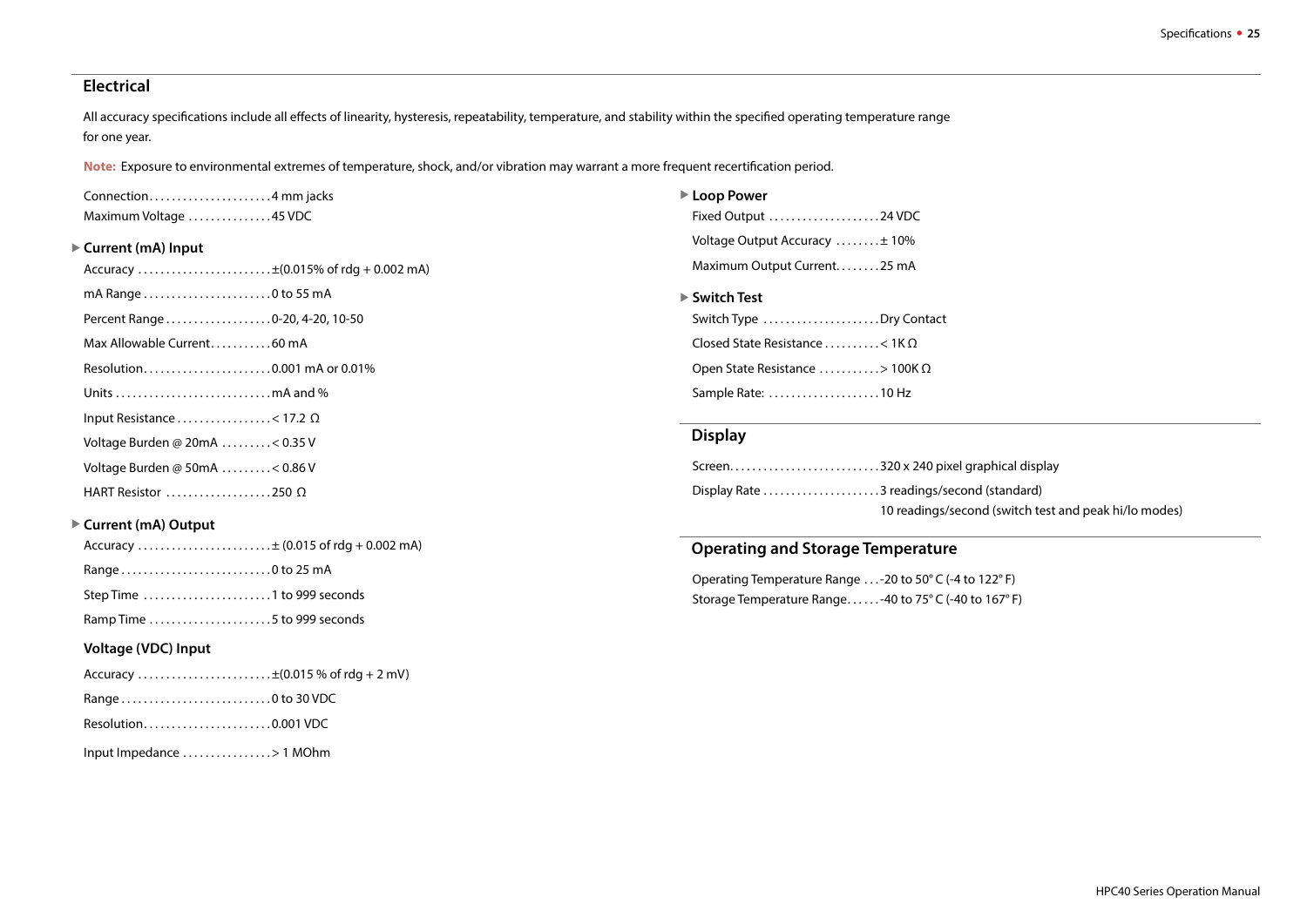#### **Power**

The HPC40 can be powered by batteries or USB. The USB port can also be used to recharge appropriate batteries.

#### ▶ Power Icon States

The HPC40 battery icon indicates how much battery life is remaining.



#### ▶ Battery Power

The HPC40 uses four(4) size AA (LR6) batteries. It can be used with rechargeable or non-rechargeable batteries.

**Note:** If the batteries discharge too deeply, the calibrator will automatically shut down to avoid battery leakage and false measurements.

#### Acceptable Batteries

| <b>Type</b> | <b>Cell Voltage</b> |
|-------------|---------------------|
| Alkaline    | 1.5V                |
| NiMH        | 1.2V                |
| Lithium     | 1.5V                |

#### ▶ Battery Life

Settings such as Auto Shutoff and Backlight level greatly vary battery life.

Battery Life . . . . . . . . . . . . . . . . . . . . . .>12 hours non-sourcing >8 hours when sourcing 12 mA

Recharge Time. . . . . . . . . . . . . . . . . . . 16 hours\*

\*Charging is done through USB , except when supplying loop power in mA, Int. Pwr. Mode.

#### ▶ Battery Replacement

The HPC uses four AA batteries. Unscrew the two flathead screws to gain access to the battery compartment. Replace the batteries taking care to note polarity for their proper installation. Failure to properly seal the battery compartment may allow water damage that could permanently compromise the HPC40.

After installation, the HPC40 may prompt you to indicate the type of battery you installed. This is to ensure that non-rechargeable batteries are not damaged through charging when connected to the USB port.

#### ▶ USB Power and Charging

The USB/powered icon ( $\|\leq$ ) will be displayed when connected. The mini USB connection will power the HPC40 with or without batteries installed. If rechargeable batteries are installed and the appropriate battery type selection has been made, it will also recharge the batteries.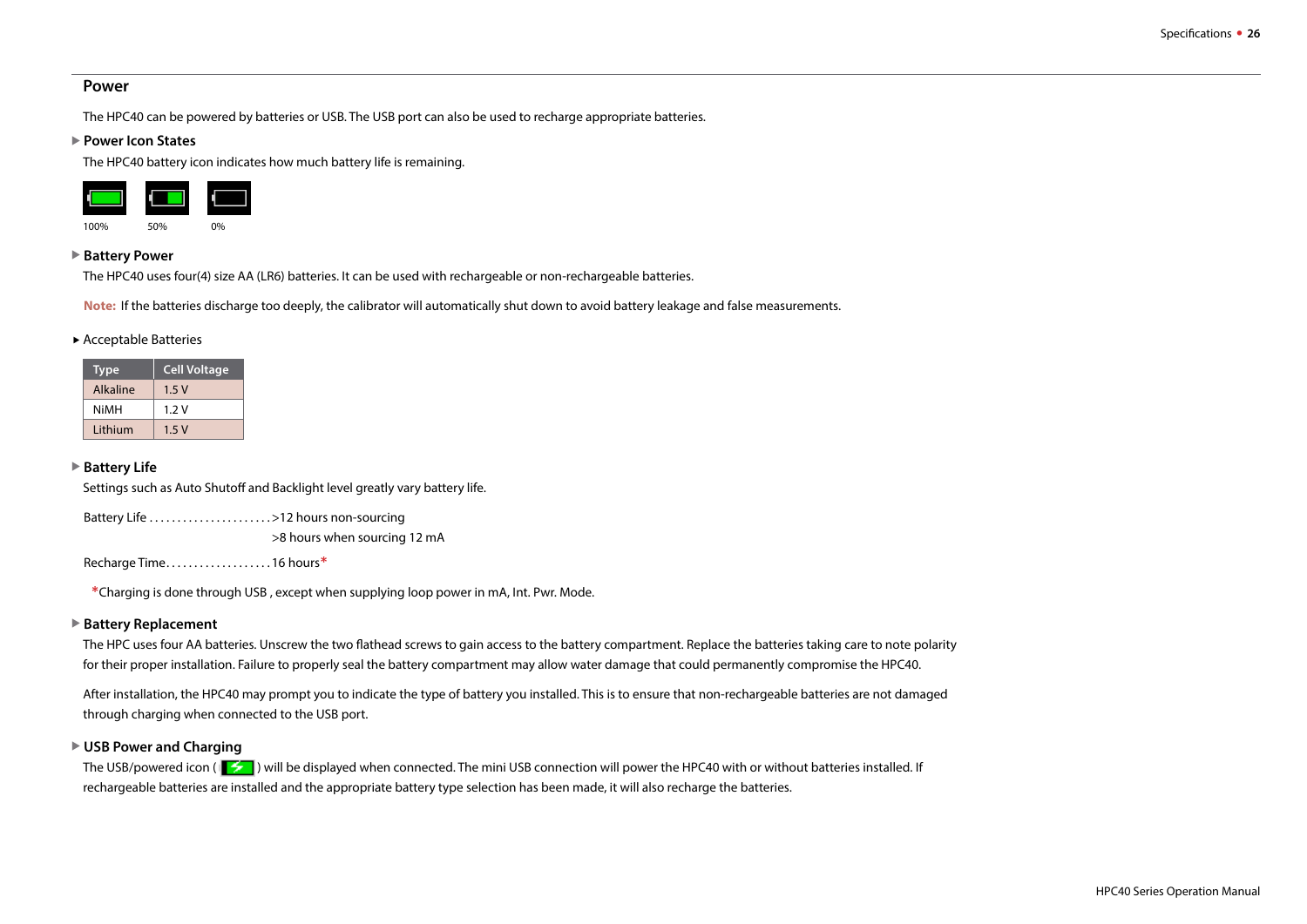# <span id="page-28-1"></span><span id="page-28-0"></span>**RANGES AND RESOLUTIONS**

| psi    | bar           | kPa/MPa | Overpressure | psi   | kg/cm2 | <b>inHg</b> | in H20 | mmHg | mmH20        | kPa          | bar    | mbar         | <b>MPa</b> |
|--------|---------------|---------|--------------|-------|--------|-------------|--------|------|--------------|--------------|--------|--------------|------------|
| 30PSI  |               |         | 3.0x         | 0.001 | 0.0001 | 0.001       | 0.01   | 0.01 | $\mathbf{1}$ | 0.01         | 0.0001 | 0.1          |            |
|        | 3BAR          |         | 3.0x         | 0.001 | 0.0001 | 0.001       | 0.01   | 0.01 | $\mathbf{1}$ | 0.01         | 0.0001 | 0.1          |            |
|        |               | 300KPA  | 3.0x         |       |        |             |        |      |              | 0.01         | 0.0001 | 0.1          |            |
| 100PSI |               |         | 2.0 x        | 0.001 | 0.0001 | 0.01        | 0.1    | 0.1  | $\mathbf{1}$ | 0.01         | 0.0001 | 0.1          | 0.00001    |
|        | 10BAR         |         | 2.0 x        | 0.001 | 0.0001 | 0.01        | 0.1    | 0.1  | $\mathbf{1}$ | 0.01         | 0.0001 | 0.1          | 0.00001    |
|        |               | 1MPA    | 2.0 x        |       |        |             |        |      |              | 0.01         | 0.0001 | 0.1          | 0.00001    |
| 300PSI |               |         | 2.0x         | 0.01  | 0.001  | 0.01        | 0.1    | 0.1  |              | 0.1          | 0.001  | $\mathbf{1}$ | 0.0001     |
|        | 30BAR         |         | 2.0 x        | 0.01  | 0.001  | 0.01        | 0.1    | 0.1  |              | 0.1          | 0.001  | $\mathbf{1}$ | 0.0001     |
|        |               | 3MPA    | 2.0x         |       |        |             |        |      |              | 0.1          | 0.001  | $\mathbf{1}$ | 0.0001     |
| 1KPSI  |               |         | 2.0x         | 0.01  | 0.001  | 0.1         |        |      |              | 0.1          | 0.001  |              | 0.0001     |
|        | <b>100BAR</b> |         | 2.0x         | 0.01  | 0.001  | 0.1         |        |      |              | 0.1          | 0.001  |              | 0.0001     |
|        |               | 10MPA   | 2.0x         |       |        |             |        |      |              | 0.1          | 0.001  |              | 0.0001     |
| 3KPSI  |               |         | 1.5x         | 0.1   | 0.01   | 0.1         |        |      |              | $\mathbf{1}$ | 0.01   |              | 0.001      |
|        | 300BAR        |         | 1.5x         | 0.1   | 0.01   | 0.1         |        |      |              | 1            | 0.01   |              | 0.001      |
|        |               | 30MPA   | 1.5x         |       |        |             |        |      |              |              | 0.01   |              | 0.001      |
| 10KPSI |               |         | 1.5x         | 0.1   | 0.01   |             |        |      |              |              | 0.01   |              | 0.001      |
|        | <b>700BAR</b> |         | 1.5x         | 0.1   | 0.01   |             |        |      |              | $\mathbf{1}$ | 0.01   |              | 0.001      |
|        |               | 70MPA   | 1.5x         |       |        |             |        |      |              |              | 0.01   |              | 0.001      |
| 15KPSI |               |         | 1.3x         | 0.1   | 0.01   |             |        |      |              |              | 0.01   |              | 0.001      |
|        | 1000BAR       |         | 1.3x         | 0.1   | 0.01   |             |        |      |              |              | 0.01   |              | 0.001      |
|        |               | 100MPA  | 1.3x         |       |        |             |        |      |              | 1            | 0.01   |              | 0.001      |

▶ Ordering Information



# **CERTIFICATIONS**

The HPC40 Series has been tested and certified to comply with a variety of international standards.



We declare that the HPC40 is in accordance with the Electromagnetic Compatibility Directive, and the Pressure Equipment Directive per our declaration(s).



This HPC40 Series complies with the Australian Radiocommunications (Electromagnetic Compatibility) Standard 2008.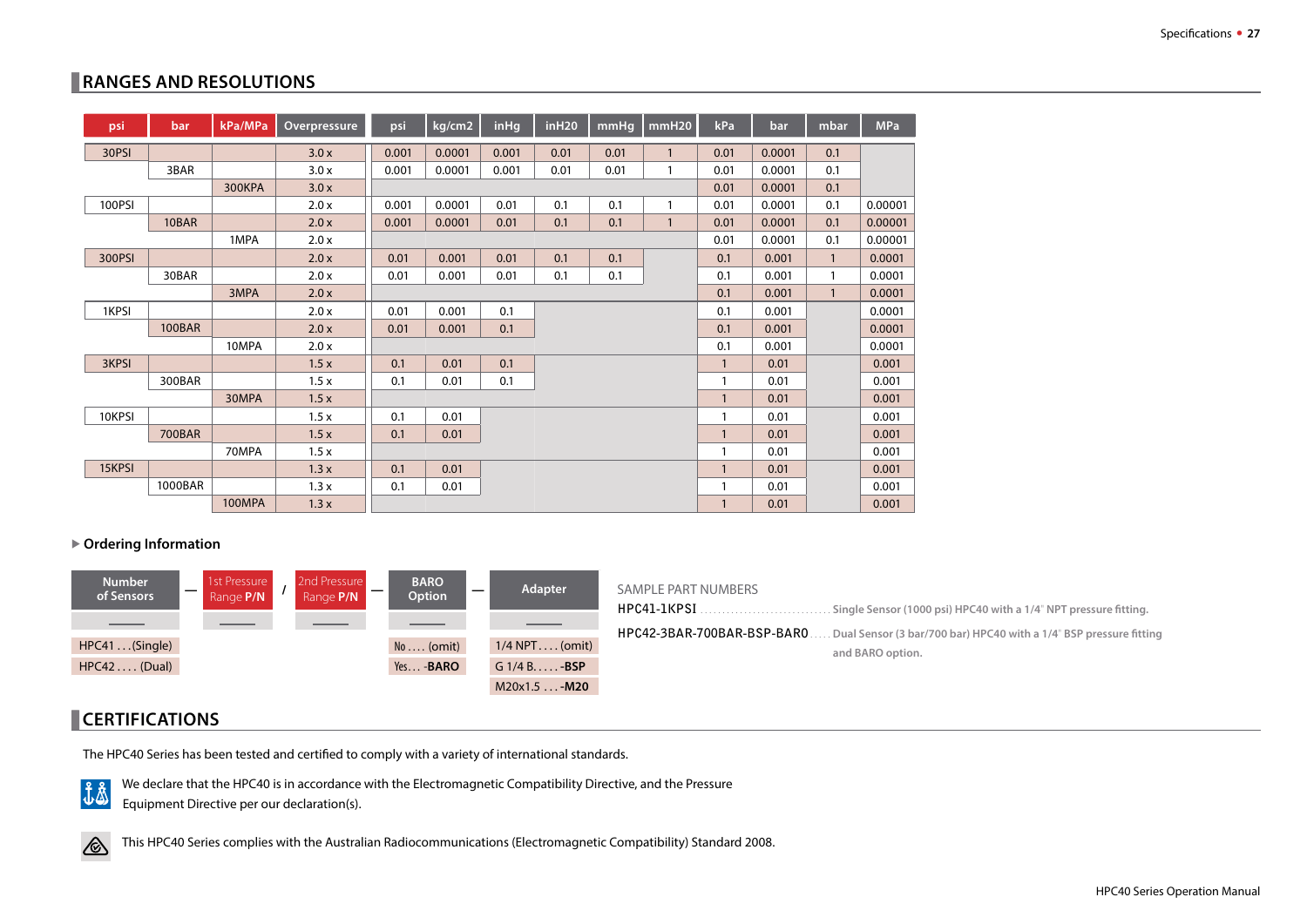### <span id="page-29-0"></span>    **TROUBLESHOOTING**

The HPC40 Series is a very high performance calibrator. Due to the high resolution of this product, you may observe conditions that appear to be defects in the product, but are in fact a result of being able to read and measure pressure to a degree not possible with other instruments.

#### **Noisy or unstable reading when used with fluids**

When calibrating or comparing the indicated pressure from an HPC40 against a hydraulic deadweight tester or piston gauge, the reading on the HPC40 may appear unstable—the least significant digit jumps up and down several counts.

#### X **Reason**

Gas (usually air) is trapped in the line between the HPC40 and the deadweight tester. What is actually happening is the mass is oscillating up and down, and the combination of gas and fluid is acting like a spring. At higher pressures (above 2000 psi, typically) this may eventually diminish, as the gas dissolves into the fluid.

#### **▶ Solution**

Evacuate all tubing with a vacuum pump before introducing fluid into the system.

#### **Non-repeatability of pressure measurements**

When checking the calibrator against a hydraulic deadweight, increasing pressure measurements do not match decreasing pressure measurements.

**▶ Reason** 

As in the previous note, gas has dissolved into the hydraulic fluid. When decreasing the pressure, the dissolved gas then leaves the fluid, but at an uneven rate, so a small pressure differential (due to fluid head pressure) may exist between the reference deadweight and the gauge being tested.

▶ Solution

Evacuate all tubing with a vacuum pump before introducing fluid into the system.

#### **Slow return to zero and/or non-repeatability of pressure measurements**

#### **▶ Reason**

Pressure port is obstructed.

#### ▶ Solution

Clean with low pressure fluid. Do not touch diaphragm as damage will result.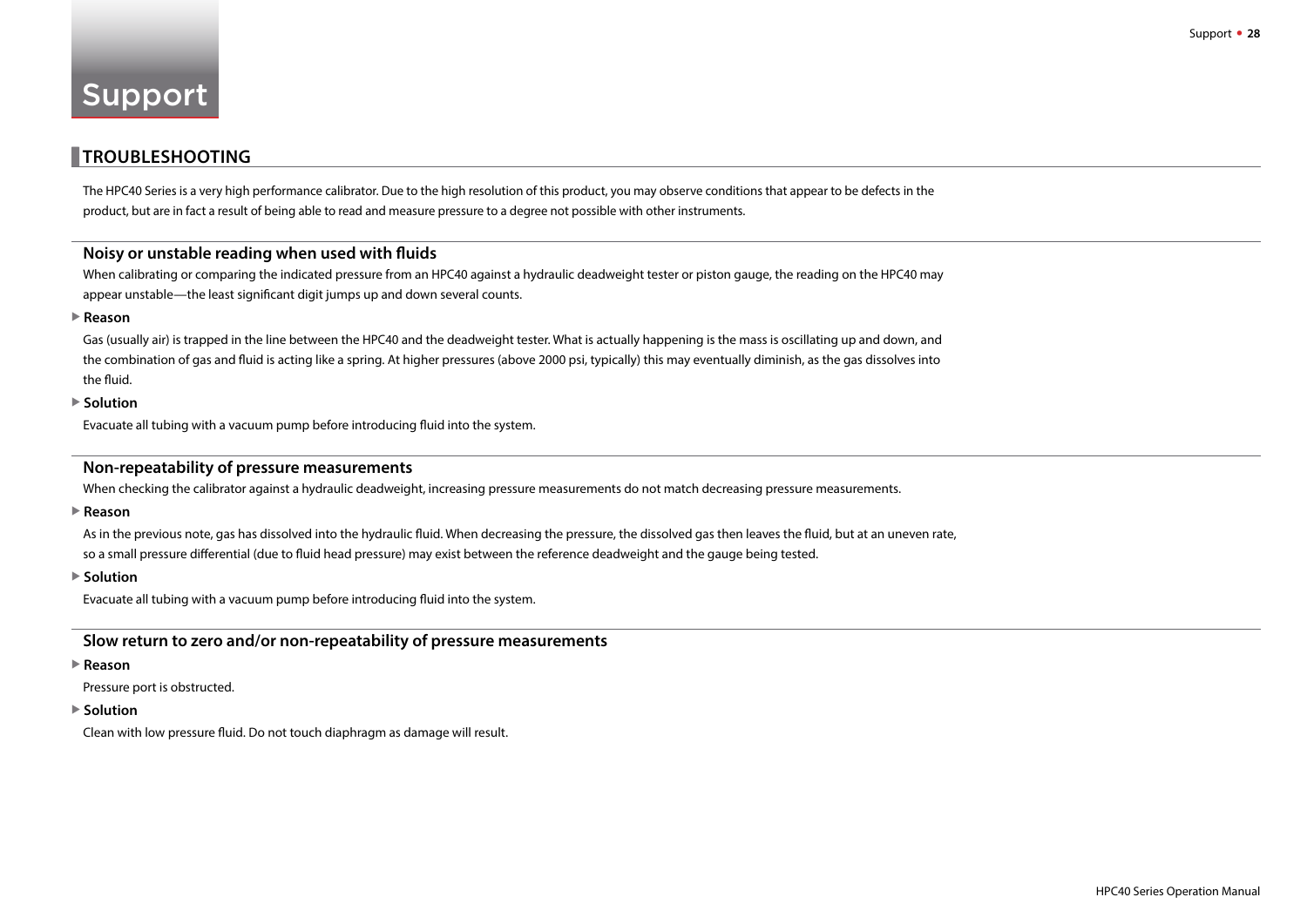# <span id="page-30-0"></span>    **CALIBRATION**

If adjustment is required, we recommend returning the HPC40 to the factory. Factory service offers benefits you won't find anywhere else. Factory calibration tests your HPC40 at a variety of temperatures utilizing NIST traceable standards, resulting in calibration certificates that provide performance data over temperature. Our calibration facilities are A2LA accredited (cert #2601.01) to ISO 17025:2005 & ANSI/NCSL Z540-1-1994. A2LA is internationally recognized as an accreditation body by the International Laboratory Accreditation Cooperation, ILAC. Furthermore, upgrades may be available to add or enhance operating features. We designed the product to last, and we support it so that you can get the most from your investment.

Under normal operating conditions, we recommend the HPC40 be calibrated on an annual basis. Your quality system may require more or less frequent calibration, or your experience with the gauge, or operating environment may suggest longer or shorter intervals.

Although we prefer that you return the HPC40 to us for calibration, ordinary recertification and/or adjustments may be performed by any qualified personnel with appropriate training and equipment. The following instructions are ONLY intended for such qualified personnel with appropriate test equipment. We recommend that the calibration standards used have a minimum rated accuracy of 0.008% of reading, or equivalent in terms of percent of full scale. This level of accuracy requires the use of piston (deadweight) gauges or very high performance pressure controllers.

CRYSTGLCONTROL) There are no internal potentiometers. Each of the HPC40's sensors has a "span factor" (userspan), set to approximately 1 (as shipped from the factory). As components age this may need to be changed to a value slightly higher or lower, to slightly increase or decrease all readings. This adjustment can be made with a computer through CrystalControl.

#### **Calibration of P1 and P2**

(CRYSTOLCONTROL) "Zero" the HPC40, then record displayed pressure for two or more pressure points. Determine if the HPC40 would benefit from an overall increase or decrease of the indicated pressures. Adjust userspan accordingly and validate results.

#### **Calibration for Barometric Reference Module (BARO)**

CRYSTGLCONTROL) The BARO module can be calibrated by selecting the Edit Calibration Data button while within the BARO Config screen. Enter Userspan and Offset information directly, or you can use the Calibration Wizard to calculate the optimum values for a 1 or 2 point calibration.

- 1 Remove the mounting bracket on the back of the HPC 40, exposing the barometric sensor port.
- 2 Connect a flexible 4.8 mm [3/16"] ID tubing from your clean pneumatic calibration reference to the BARO sensor. You can also order the BARO calibration kit (P/N 4547), which includes the tubing.
- ! CAUTION: **Do not subject the BARO sensor to pressures less than 700 mbarA (10.153 PSIA), or greater than 1100 mbarA (15.954 PSIA), as this may cause permanent damage. Use only clean a clean dry pneumatic source.**
- ! CAUTION: **Direct contact with the surface of the BARO sensor may cause permanent damage. Direct sunlight on exposed BARO sensor may affect readings slightly.**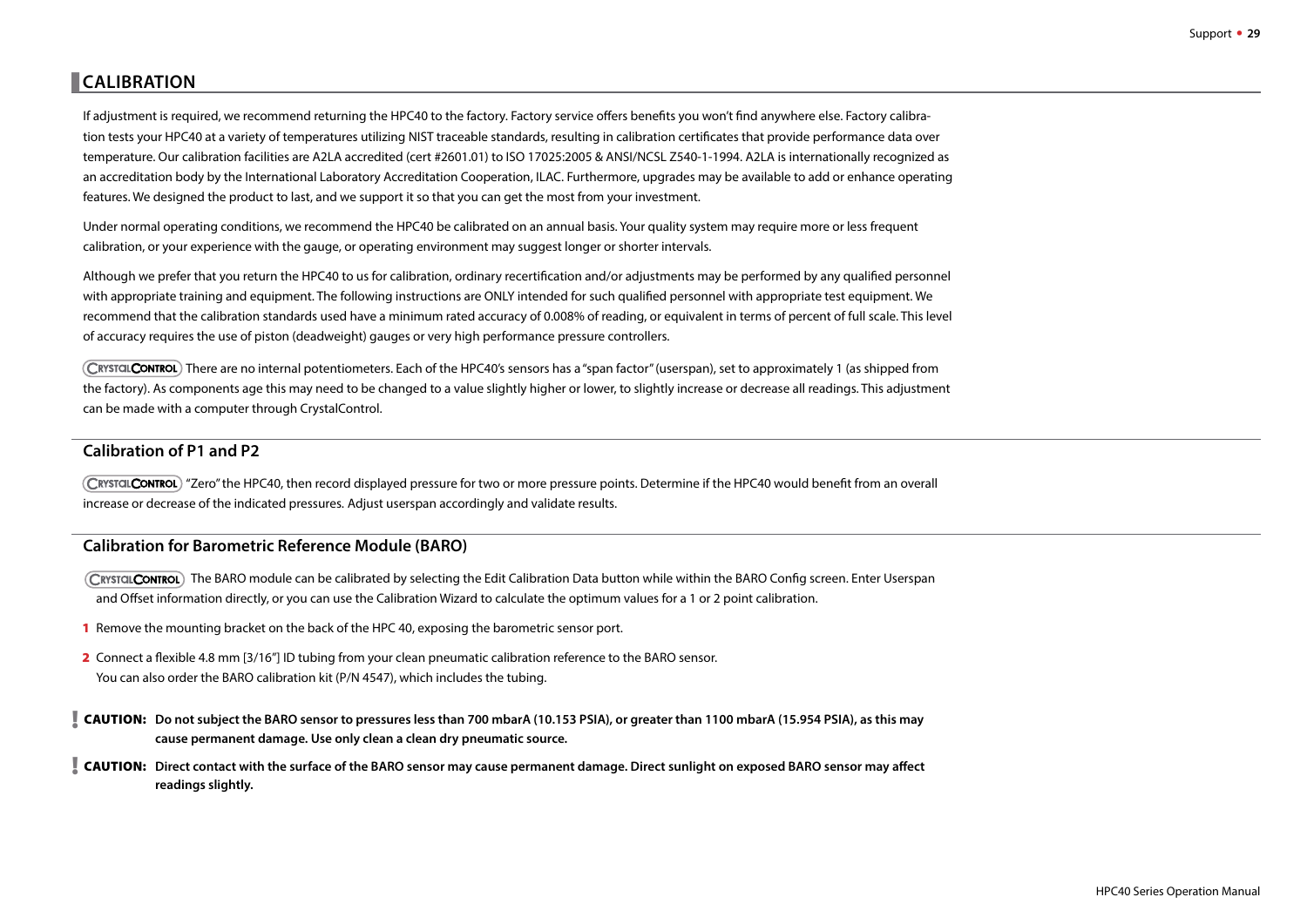#### **Calibration of V and mA In**

CRYSTOLCONTROL Compare the reading on the HPC40 and determine if the HPC40 would benefit from an overall increase or decrease of the Voltage or Milliamp. Adjust the userspan accordingly and validate results.

#### **Calibration of mA Out**

Compare the sourced mA reading and determine if the HPC40 would benefit from an overall increase or decrease. Adjust the userspan accordingly and validate results.

#### **Calibration of RTD**

CRYSTOL CONTROL) Press the settings button and select RTD In. Arrow down to the R0 section and change the value to 0 (the default is 100). Go back to the main screen and set the mode to RTD In, the RTD type to Customer RTD, and the number of wires to 4 Wire. Apply resistance in ohms with a 4-wire configuration. Determine if the HPC40 would benefit from an overall increase or decrease. Adjust the userspan accordingly and validate results.

# **ACCESSORIES AND REPLACEMENT PARTS**

**P/N 104203 Test Lead Kit**  Lead Kit, Red and black test leads with clips. (Included as standard)

**P/N 5241 Protective Boot**  Skydrol™ resistant protective boot. (Included as standard)

**P/N 3951 Mini-USB Cable**  The durable and high-speed Micro-USB cable enables data transfer in the most convenient form. (Included as standard)

**P/N 3009 Hard Carrying Case**  Aluminum carrying case with molded eggshell foam interior.

**P/N 2888 Waterproof Carrying Case**  Hard plastic carrying case with molded eggshell foam interior.

**P/N 127387 RTD Probe**  Pt100 Probe with 4-pol LEMO .

**P/N 124716 4AA Rechargeable Batteries**  Package of 4.

**MPM-1/4MPT CPF Male to 1/4**" **Male NPT Fitting** (Included as standard)

**MPM-1/4BSPM CPF Male to 1/4**" **Male BSP Fitting** (Included with -BSP)

**MPM-M20x1.5M CPF Male to M20 Male Adapter** (Included with -M20)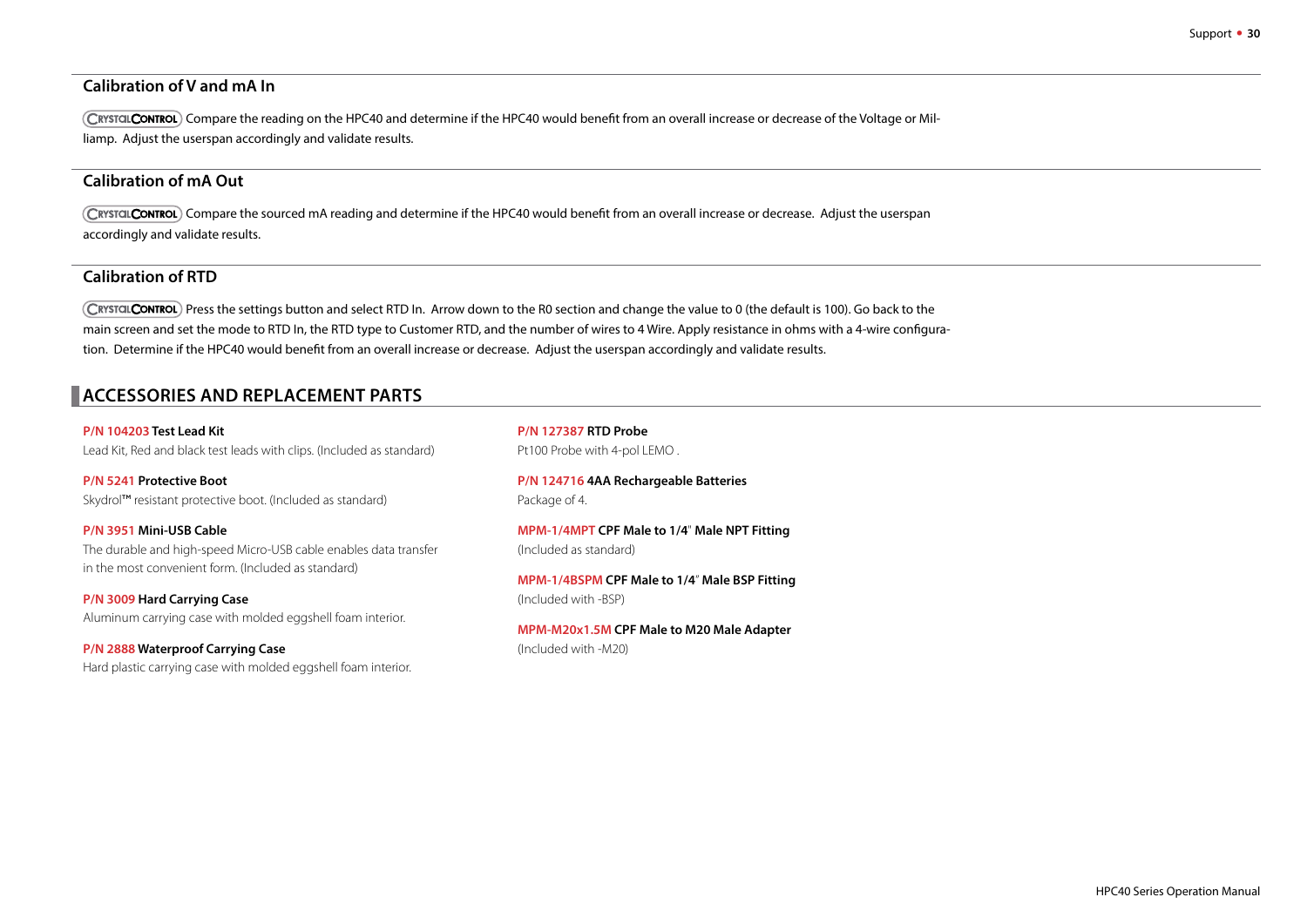# <span id="page-32-0"></span>**CONTACT US**

| <b>USA</b>                                                                  | <b>United Kingdom</b>                                 | Germany**                                              | India                | China                                                          |
|-----------------------------------------------------------------------------|-------------------------------------------------------|--------------------------------------------------------|----------------------|----------------------------------------------------------------|
| <b>Crystal Engineering · California*</b>                                    | Tel +44 (0)1243 833 302                               | Tel +49 (0)2159 9136 510                               | Tel +91 22 2836 4750 | Shanghai                                                       |
| Tel +1 (800) 444 1850                                                       | jofra@ametek.co.uk                                    | info.mct-de@ametek.de                                  | jofra@ametek.com     | Tel +86 21 5868 5111                                           |
| Fax +1 (805) 595 5466                                                       | <b>France</b>                                         | Denmark***                                             | <b>Singapore</b>     | Beijing                                                        |
| crystal@ametek.com                                                          | Tel +33 (0)1 30 68 89 40                              | Tel +45 4816 8000                                      | Tel +65 6484 2388    | Tel +86 10 8526 2111                                           |
| Mansfield & Green • Florida<br>Tel +1 (800) 527 9999<br>cal.info@ametek.com | general.lloyd-instruments@ametek.fr                   | jofra@ametek.com                                       | jofra@ametek.com     | Guangzhou<br>Tel +86 20 8363 4768<br>jofra.sales@ametek.com.cn |
| *ISO 17025 accredited calibration lab. (A2LA #2601.01).                     | ** DIN EN ISO / IEC 17025 accredited calibration lab. | *** DANAK EN ISO/IEC 17025 accredited calibration lab. |                      |                                                                |

If calling, have ready the model number, serial number, date of purchase, and reason for return. You will receive instructions for returning the device to us.

# **WARRANTY**

Crystal Engineering Corporation warrants the HPC40 Series Calibrator to be free from defects in material and workmanship under normal use and service for one (1) year from date of purchase to the original purchaser. It does not apply to batteries or when the product has been misused, altered or damaged by accident or abnormal conditions of operation.

Crystal Engineering will, at our option, repair or replace the defective device free of charge and the device will be returned, transportation prepaid. However, if we determine the failure was caused by misuse, alteration, accident or abnormal condition of operation, you will be billed for the repair.

CRYSTAL ENGINEERING CORPORATION MAKES NO WARRANTY OTHER THAN THE LIMITED WARRANTY STATED ABOVE. ALL WARRANTIES, INCLUDING IMPLIED WARRANTIES OF MERCHANTABILITY OR FITNESS FOR ANY PARTICULAR PURPOSE, ARE LIMITED TO A PERIOD OF ONE (1) YEAR FROM THE DATE OF PURCHASE. CRYSTAL ENGINEERING SHALL NOT BE LIABLE FOR ANY SPECIAL, INCIDENTAL OR CONSEQUENTIAL DAMAGES, WHETHER IN CONTRACT, TORT OR OTHERWISE.

**Note: (USA only) Some states do not allow limitations of implied warranties or the exclusion of incidental or consequential damages, so the above limitations or exclusions may not apply to you. This warranty gives you specific legal rights and you may have other rights which vary from state to state.**